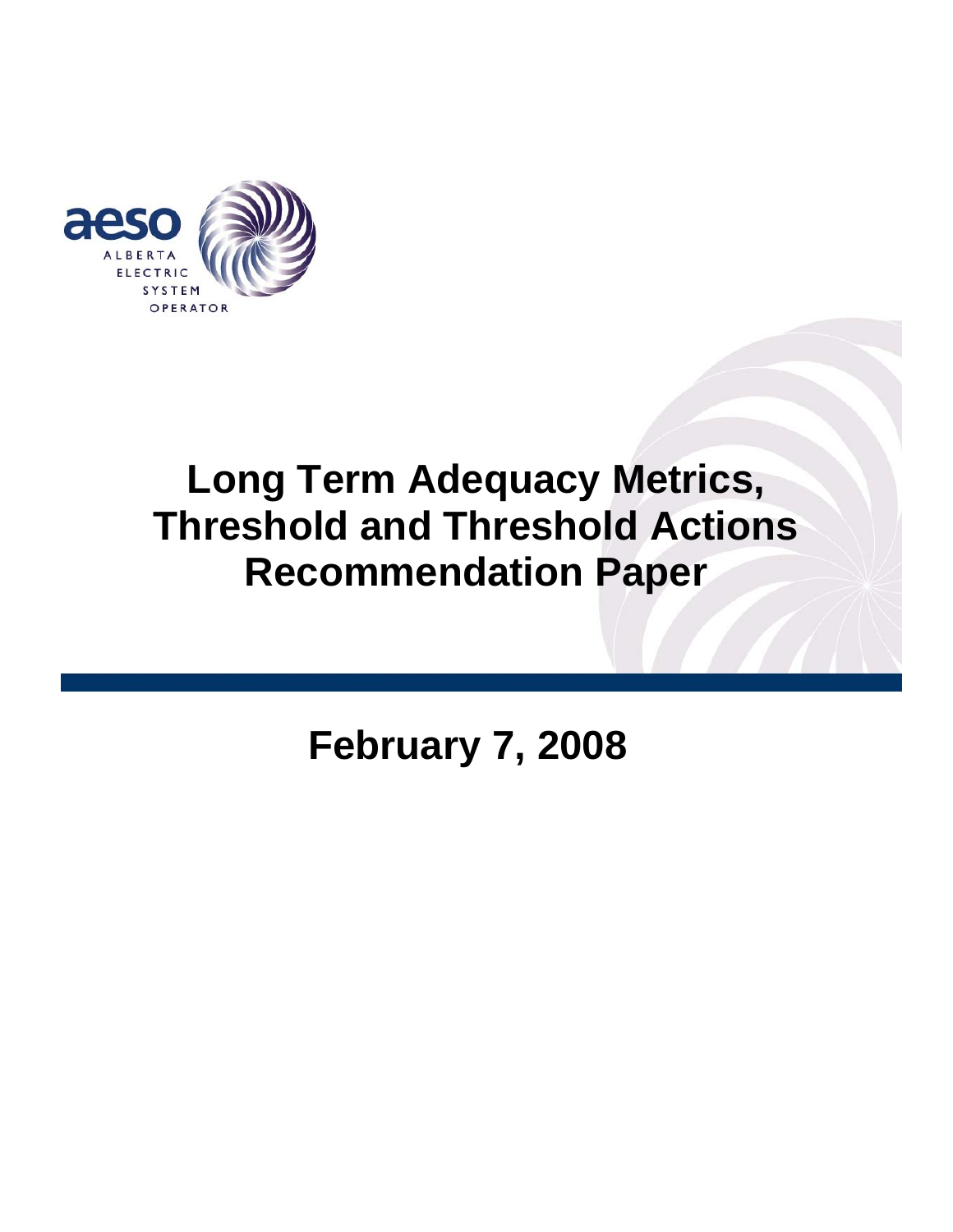# **Table of Contents**

| <b>EXECUTIVE SUMMARY</b>                                                                                                                                                                                                                                                                                                                                                                                             | $\overline{\mathbf{3}}$                      |
|----------------------------------------------------------------------------------------------------------------------------------------------------------------------------------------------------------------------------------------------------------------------------------------------------------------------------------------------------------------------------------------------------------------------|----------------------------------------------|
| <b>INTRODUCTION</b><br>1                                                                                                                                                                                                                                                                                                                                                                                             | $6\phantom{1}6$                              |
| <b>BACKGROUND</b><br>$\overline{2}$                                                                                                                                                                                                                                                                                                                                                                                  | $\overline{\mathbf{r}}$                      |
| 2.1<br><b>REQUIREMENTS OF POLICY PAPER</b><br>2.2<br><b>LTA AS A "BRIDGING MECANISM"</b>                                                                                                                                                                                                                                                                                                                             | 7<br>7                                       |
| 3<br><b>METRICS</b>                                                                                                                                                                                                                                                                                                                                                                                                  | 8                                            |
| <b>THRESHOLD</b><br>4                                                                                                                                                                                                                                                                                                                                                                                                | 10                                           |
| 4.1<br><b>RATIONALE UNDERLYING THRESHOLD AND THRESHOLD ACTIONS</b><br>4.2<br><b>UNDERSTANDING THE 2YRPSAS MODEL RESULTS</b><br>4.3<br><b>SUPPLY SHORTFALL CHARACTERISTICS</b><br>4.4<br><b>SUPPLY ADEQUACY IN CONTEXT</b><br>4.5<br>RECOMMENDED THRESHOLD MEASURE AND LEVEL<br>4.6<br>HISTORICAL CONTEXT FOR THRESHOLD LEVEL<br>4.7<br><b>OTHER MARKET COMPARISONS</b><br>4.8<br><b>APPLICATION OF THE THRESHOLD</b> | 10<br>10<br>10<br>11<br>12<br>12<br>13<br>13 |
| <b>THRESHOLD ACTIONS</b><br>5                                                                                                                                                                                                                                                                                                                                                                                        | 15                                           |
| 5.1<br>THRESHOLD ACTION CRITERION AND RECOMMENDATIONS<br>5.2<br><b>LOAD SHED SERVICE</b><br>5.3<br><b>SELF-SUPPLY AND BACK-UP GENERATION</b><br>5.4<br><b>EMERGENCY PORTABLE GENERATION</b><br>5.5<br><b>THRESHOLD ACTION CONTRACT ELEMENTS</b><br>5.6<br><b>RECOVERY OF THRESHOLD ACTION COSTS</b>                                                                                                                  | 15<br>15<br>16<br>17<br>18<br>18             |
| <b>CONGRUENCE WITH GOVERNMENT POLICY</b><br>6                                                                                                                                                                                                                                                                                                                                                                        | 19                                           |
| <b>NEXT STEPS</b><br>7                                                                                                                                                                                                                                                                                                                                                                                               | 20                                           |
| <b>APPENDIX 1: METRICS</b>                                                                                                                                                                                                                                                                                                                                                                                           | 21                                           |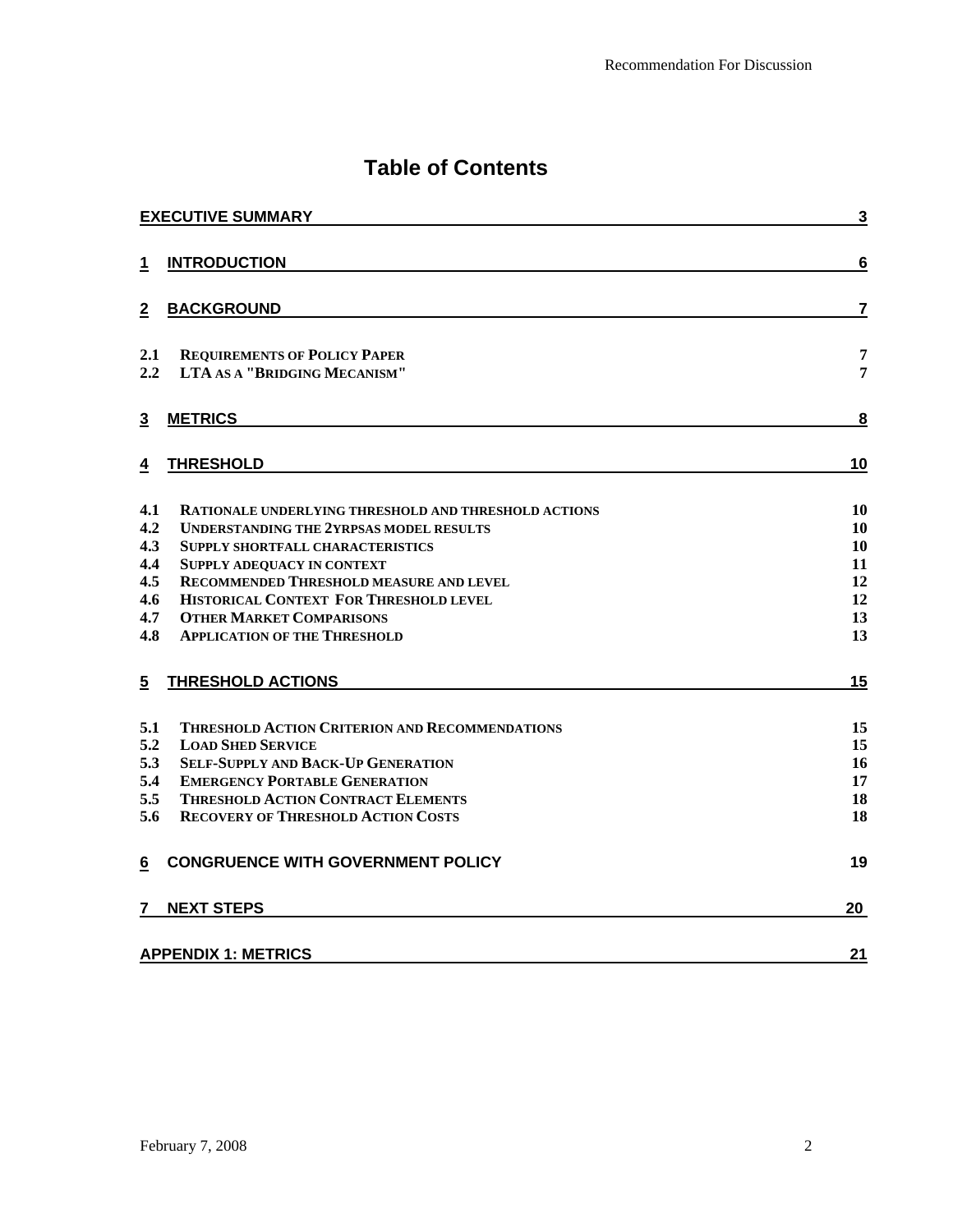#### **Executive Summary**

#### **Purpose of this Recommendation Paper**

The purpose of this recommendation paper is to present AESO recommendations which meet the Department of Energy (DOE) electricity market policy requirements with respect to Long Term Adequacy (LTA). LTA refers to the ability of market participants to respond to market signals and build sufficient new electricity generation to meet forecast Alberta system load over the long term. The recommended LTA solution identifies Metrics, a Threshold and Threshold Actions which the AESO will utilize to monitor and approach long term supply adequacy in Alberta.

#### **Background**

Following extensive stakeholder consultations regarding Alberta's competitive electricity market, the DOE, in its 2005 Policy Paper<sup>[1](#page-2-0)</sup> and subsequent clarifications recommended that the AESO work with stakeholders to address LTA as follows:

- "develop key indicators to monitor LTA"[2](#page-2-1) ("Metrics")

- "provide an early-warning system of adequacy issues in Alberta"[3](#page-2-2) and "establish an appropriate metric"[4](#page-2-3) to determine a forecast level of reliability ("Threshold") at which point the AESO would have the authority to intervene in the market to implement one or more actions ("Threshold Actions")

- "make recommendations to refine, amend or "enhance" market design ("Market Modifications") in a manner that will address any future capacity adequacy issue"[5](#page-2-4)

Following extensive industry consultation, the AESO published an LTA recommendation paper<sup>[6](#page-2-5)</sup> (LTA 2007) outlining its initial recommendations on the suite of Metrics, the Threshold and the Threshold Actions as well as a Market Modification recommendation on outage reporting.

To help implement LTA 2007 recommendations, the AESO formed the LTA Workgroup, a volunteer stakeholder group which was asked to work with the AESO to further discuss and refine the initiatives outlined in the paper. The LTA Workgroup has been fully briefed on all of the recommendations presented in this paper.

 $\overline{a}$ 

<span id="page-2-0"></span><sup>1</sup> Alberta's Electricity Policy Framework: Competitive – Reliable – Sustainable June 6, 2005 Alberta Department of Energy the "Policy Paper"

<span id="page-2-1"></span><sup>2</sup> Policy Paper page 34

<span id="page-2-3"></span><span id="page-2-2"></span><sup>3</sup> Policy Paper page 34

<sup>4</sup> Policy Paper page 34

<span id="page-2-4"></span><sup>5</sup> ADOE Policy Clarification Letter to the LTA Committee April 25, 2006 page 5

<span id="page-2-5"></span><sup>6</sup> AESO Long Term Adequacy Recommendation February 22, 2007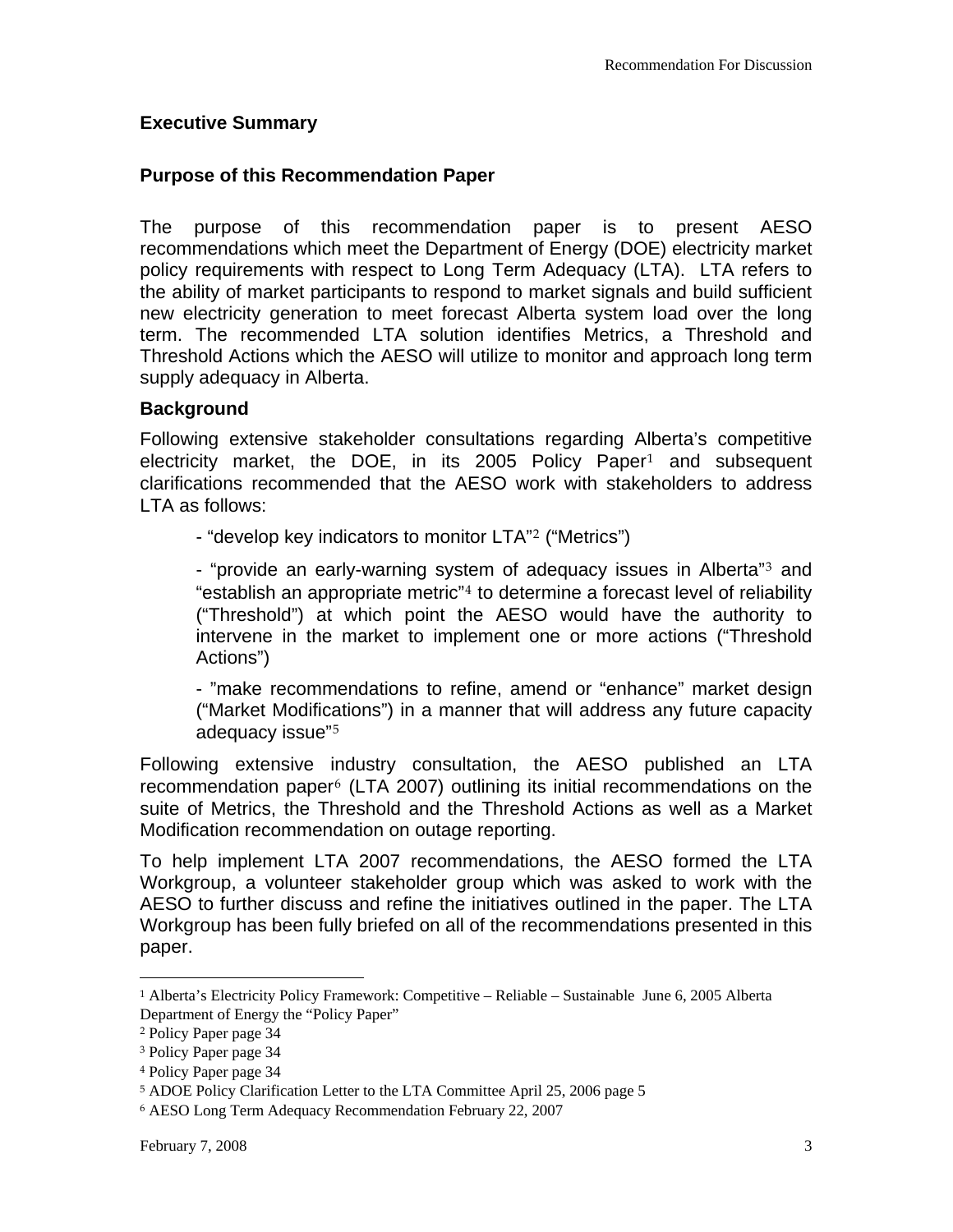The AESO also notes that the outage reporting Market Modification recommendation from the LTA 2007 paper was implemented on December 3, 2007 with the approval of OPP 606 Generator Outage Coordination and the implementation of the "Quick Hits" market rule changes. The outage reporting information from OPP 606 has been incorporated into the Metrics recommendations which are described below.

#### **LTA as a "Bridging Mechanism"**

In an energy only market design, the market determines the appropriate level of adequacy over the long term. The AESO recommendations address LTA indirectly by creating a "bridging mechanism" in the event that adequacy becomes an issue during a two year forecast period and action has to be taken to maintain adequacy until new capacity is built or load decreases.

#### **Metrics**

The AESO recommends that the following Metrics should be calculated by the AESO and publicly reported on a quarterly basis:

- 1. New Generation Status and Retirements
- 2. Reserve Margin
- 3. Supply Cushion
- 4. Two Year Probability of Supply Adequacy Shortfall (2YRPSAS)
- 5. Generation Investment Signposts; and,
- 6. Contribution to Costs of Notional Gas-Fired Peaking Unit

The New Generation Status and Retirements, Reserve Margin, Supply Cushion and 2YRPSAS Metrics are the core of the package of Metrics. The Reserve Margin looks out five years and focuses on the peak load day of each year. The Supply Cushion looks out two years and will show the ability of firm generation plus imports to meet the daily peak. The 2YRPSAS Metric is a probabilistic calculation of the ability for all generation sources to meet load in every hour over a two-year period. The LTA Workgroup has supported the publication of these four metrics.

The Generation Investment Signposts Metric will identify any inconsistencies in forecasts of electricity and natural gas prices, Reserve Margin and cost of new entry for coal and gas fired generation.

The "Contribution to Costs of Notional Gas-Fired Peaking Unit" Metric will track historical electricity and natural gas prices in a form that will provide insights into historical market trends relevant to the operation of peaking units.

Most members of the LTA Workgroup did not support the publication of these last two metrics because the Metrics on the basis that they are generation investment indicators which could be too easily misinterpreted, rather than supply adequacy indicators. The AESO acknowledges that the last two Metrics do not measure adequacy, however the information provided reflects important market conditions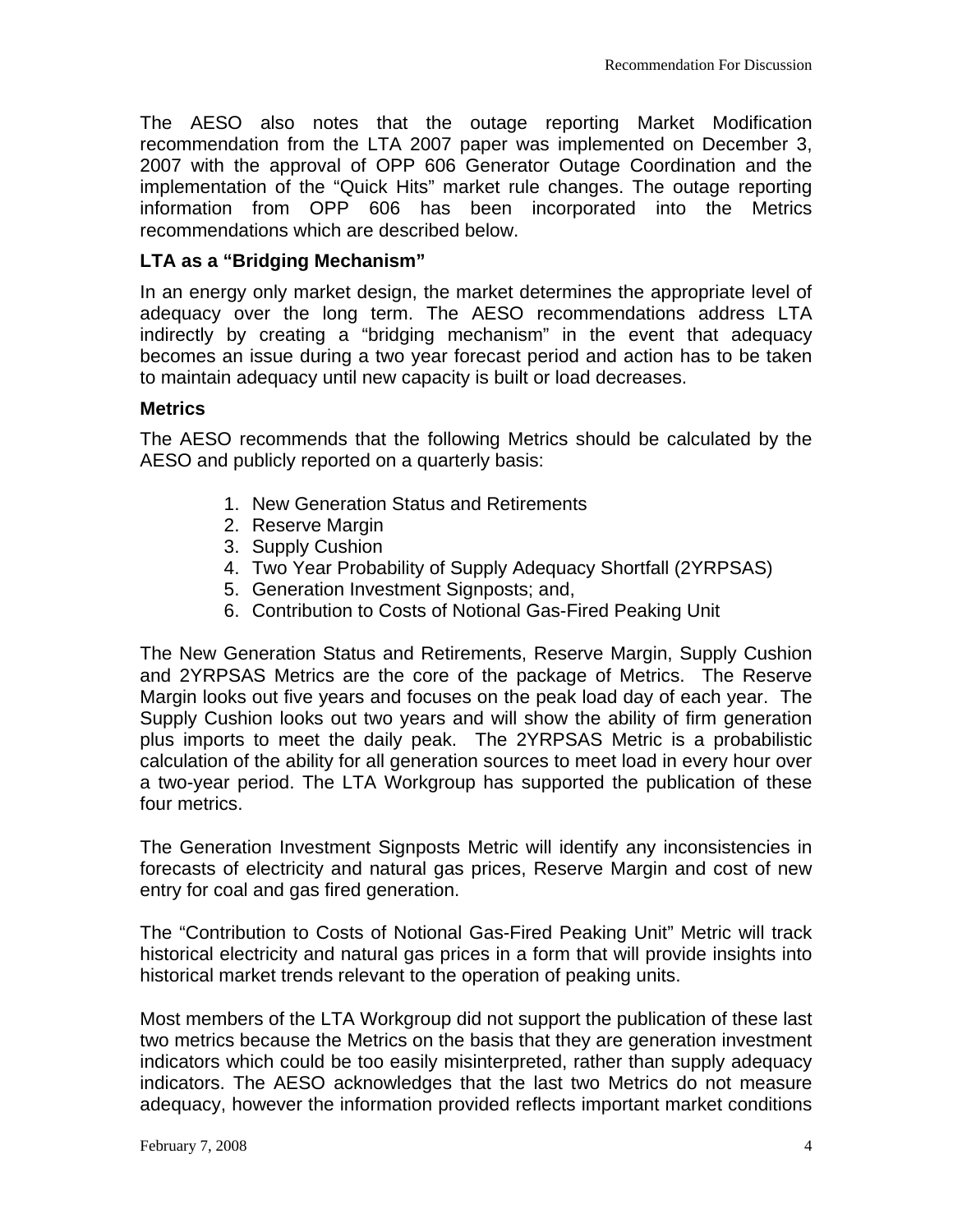and is relevant to the incentive to invest in generation. **The AESO is seeking further feedback on the usefulness and appropriateness of publishing these two Metrics.**

Further details, rationale and examples of the Metrics are provided in Appendix 1.

#### **Threshold**

The recommended Threshold is based on the 2YRPSAS Metric, which has been designed to provide an assessment of the likelihood of involuntary load curtailments over a two year period. The AESO is recommending that the Threshold be measured in expected Total Energy Shortfall hours in the period and the appropriate Threshold level be set at 1600 MWh which is equivalent to the commonly used one in ten year outage rule of thumb for a system of Alberta's size. The AESO does not intend to have a Threshold measure or level associated with any of the other Metrics defined in this paper.

## **Threshold Actions**

The AESO recommends that if the Threshold is breached, the AESO may consider procuring the following Threshold Actions:

- − Load Shed Service ("LSS") to reduce demand
- − Back-up Generation to provide capacity ("Back-up Generation")
- − Emergency Portable Generation to provide capacity

This combination of Threshold and Threshold Actions was chosen because it focuses on solving an issue that may arise over a two-year time frame. That will give generation developers every opportunity to respond to market signals and build new generation, resulting in the market providing adequacy for the system on its own, without additional market interventions. The Threshold Actions will have minimal market impact in that they will allow the price to go to the price cap before being called upon.

The Threshold Actions are complementary. Indeed, it is expected that they would be procured on a competitive basis with each other to provide the service level the AESO decides it needs.

The Threshold Actions are effective in preventing curtailment of firm load and can be implemented relatively quickly; especially if suppliers are pre-qualified well before the Threshold is breached. This speed of implementation is important because the Threshold calculation only looks forward two years.

#### **Market Modifications**

The LTA 2007 paper identified potential market constraints that may be a cause for concern as well as other market enhancements that may improve the markets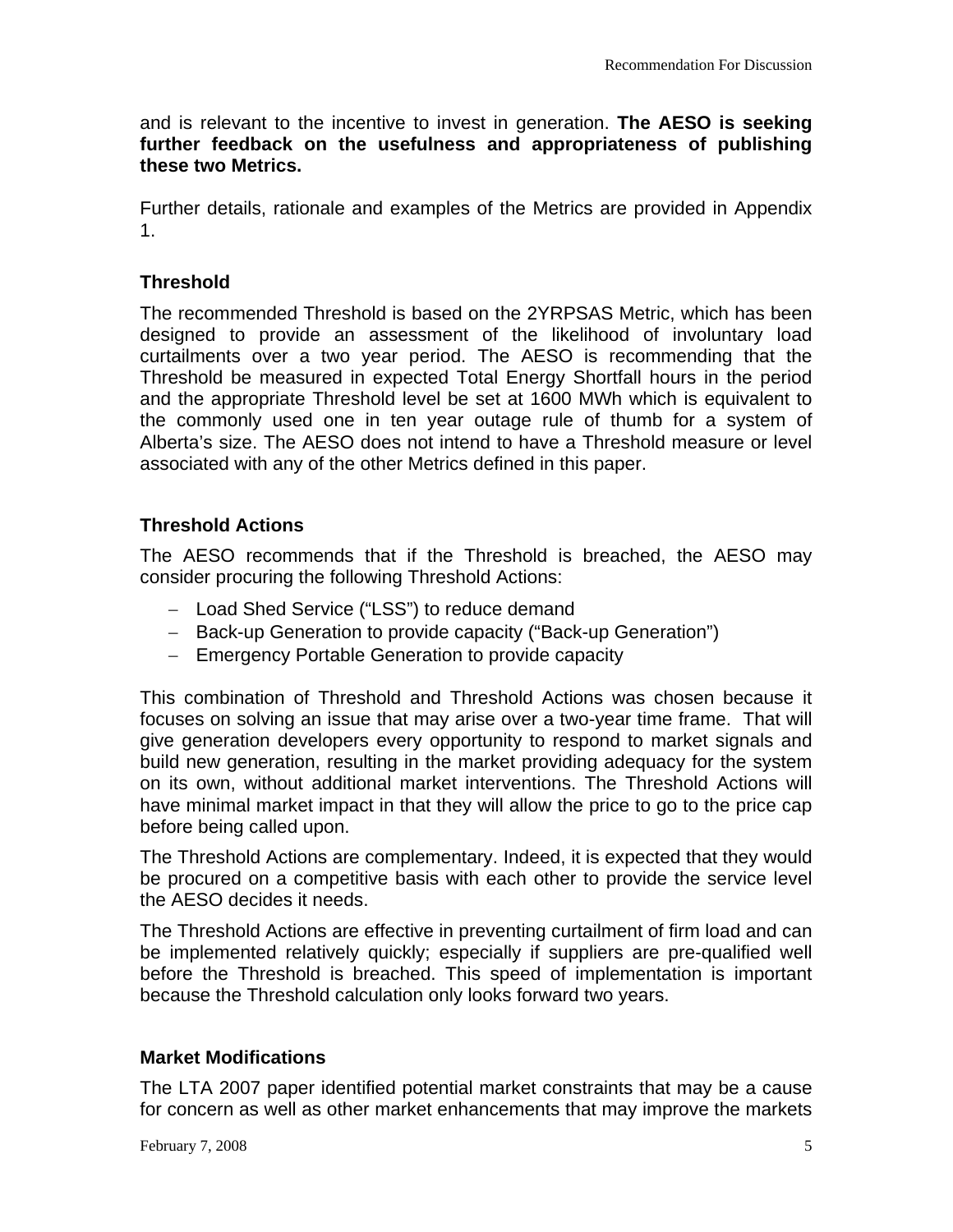ability to provide LTA. The improvements or changes will require further study, analysis and discussion all of which were beyond the scope of LTA. Since that time, the AESO has issued a Market Roadmap paper which outlines a work plan for future market initiatives and will be working with stakeholders to further define and prioritize elements of that work plan.

## **1. Introduction**

Following extensive stakeholder consultations regarding Alberta's competitive electricity market, the Alberta Department of Energy ("DOE") released a June 2005 electricity market design paper entitled "Alberta's Electricity Policy Framework: Competitive-Reliable- Sustainable" (the "Policy Paper"). The Policy Paper determined that it is not desirable to modify in any fundamental manner the energy only market design but rather to focus on collateral policy refinements aimed at improving the current design.

The Policy Paper expressed confidence in the ability of market participants to respond to market signals and build sufficient new electricity generation to meet forecast Alberta system load over the long term (Long Term Adequacy or LTA). However, the Policy Paper did make recommendations regarding supply adequacy which is the ability of electricity supply to meet system load and specifically requested that the AESO work with stakeholders to address LTA as follows:

- "develop key indicators to monitor LTA"[7](#page-5-0) ("Metrics")

- "provide an early-warning system of adequacy issues in Alberta"<sup>[8](#page-5-1)</sup> and "establish an appropriate metric"[9](#page-5-2) to determine a forecast level of reliability ("Threshold") at which point the AESO would have the authority to intervene in the market to implement one or more options ("Threshold Actions")

- "make recommendations to refine, amend or "enhance" market design ("Market Modifications") in a manner that will address any future capacity adequacy issue"[10](#page-5-3)

In September of 2005, the AESO created the Long Term Adequacy Committee (LTA Committee). The purpose of the LTA Committee was to provide a forum for the AESO and stakeholders to work together to help the AESO meet its obligations with respect to Long Term Adequacy as set out in the Policy Paper.

In February of 2007, the AESO published the paper, "Long Term Adequacy Recommendation" (LTA 2007) outlining its initial recommendations on the suite of Metrics, the Threshold and the Threshold Actions as well as a Market Modification recommendation on outage reporting.

 $\overline{a}$ 

<sup>7</sup> Policy Paper page 34

<sup>8</sup> Policy Paper page 34

<sup>9</sup> Policy Paper page 34

<span id="page-5-3"></span><span id="page-5-2"></span><span id="page-5-1"></span><span id="page-5-0"></span><sup>10</sup> ADOE Policy Clarification Letter to the LTA Committee April 25, 2006 page 5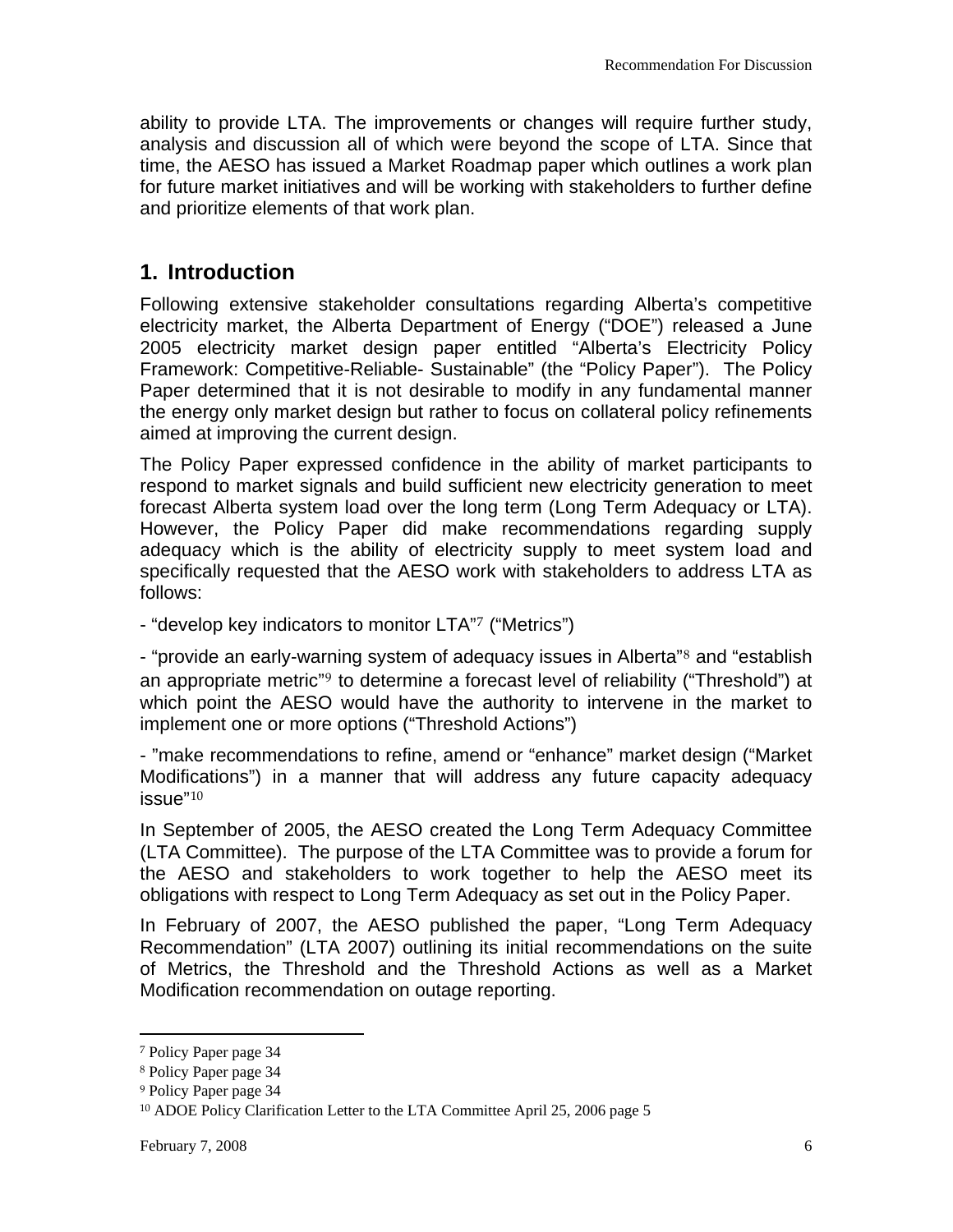Following the publication of the LTA 2007 paper, the AESO formed the LTA Workgroup, a volunteer stakeholder committee which was asked to work with the AESO to further discuss and refine the initiatives outlined in the LTA 2007 paper. The LTA Workgroup has been fully briefed on all of the recommendations presented herein.

The AESO also notes that the outage reporting Market Modification recommendation from the LTA 2007 paper was implemented on December 3, 2007 with the approval of OPP 606 Generator Outage Coordination and the implementation of the "Quick Hits" rule changes. Given stakeholder feedback on the confidential nature of outage information, the AESO will not be creating and reporting historical outage information at this time as originally recommended. The outage reporting information from OPP 606 has been incorporated into the Metrics recommendations which are described below.

## **2. Background**

#### **2.1 Requirements of Policy Paper**

This recommendation paper was created to meet the DOE's requirements as set out in the Policy Paper. The purpose of this section of the paper is to briefly review those requirements and to set out some standardized terms that will be used throughout the paper.

The Policy Paper indicated that the DOE would work with the ISO and stakeholders to implement a robust and effective monitoring system to ensure that all market participants understand the reserve margin and overall state of generation capacity adequacy in the province. It further recommended that the ISO develop key indicators to monitor long term adequacy and to provide an early-warning of adequacy issues in Alberta. The AESO was also to establish an appropriate metric to assess the adequacy of generation supply to meet system load and develop options which would be used to approach potential adequacy issues.

To facilitate LTA discussions, the AESO established the following terms:

**Metrics**: The entire suite of LTA related information items, including historical data, forecasts and leading and lagging indicators that the AESO will regularly capture, calculate and report upon.

**Threshold**: The specific points/quantum with respect to one or more Metrics, when if breached or forecast to be breached, the AESO may choose to implement one or more Threshold Actions.

**Threshold Actions:** The out-of-market<sup>[11](#page-6-0)</sup> measures the AESO may choose to implement to remedy an actual or impending long term adequacy shortfall.

<span id="page-6-0"></span> $\overline{a}$  $11$  Out-of market measures are actions that are taken outside of the normal scope of day to day energy market operations.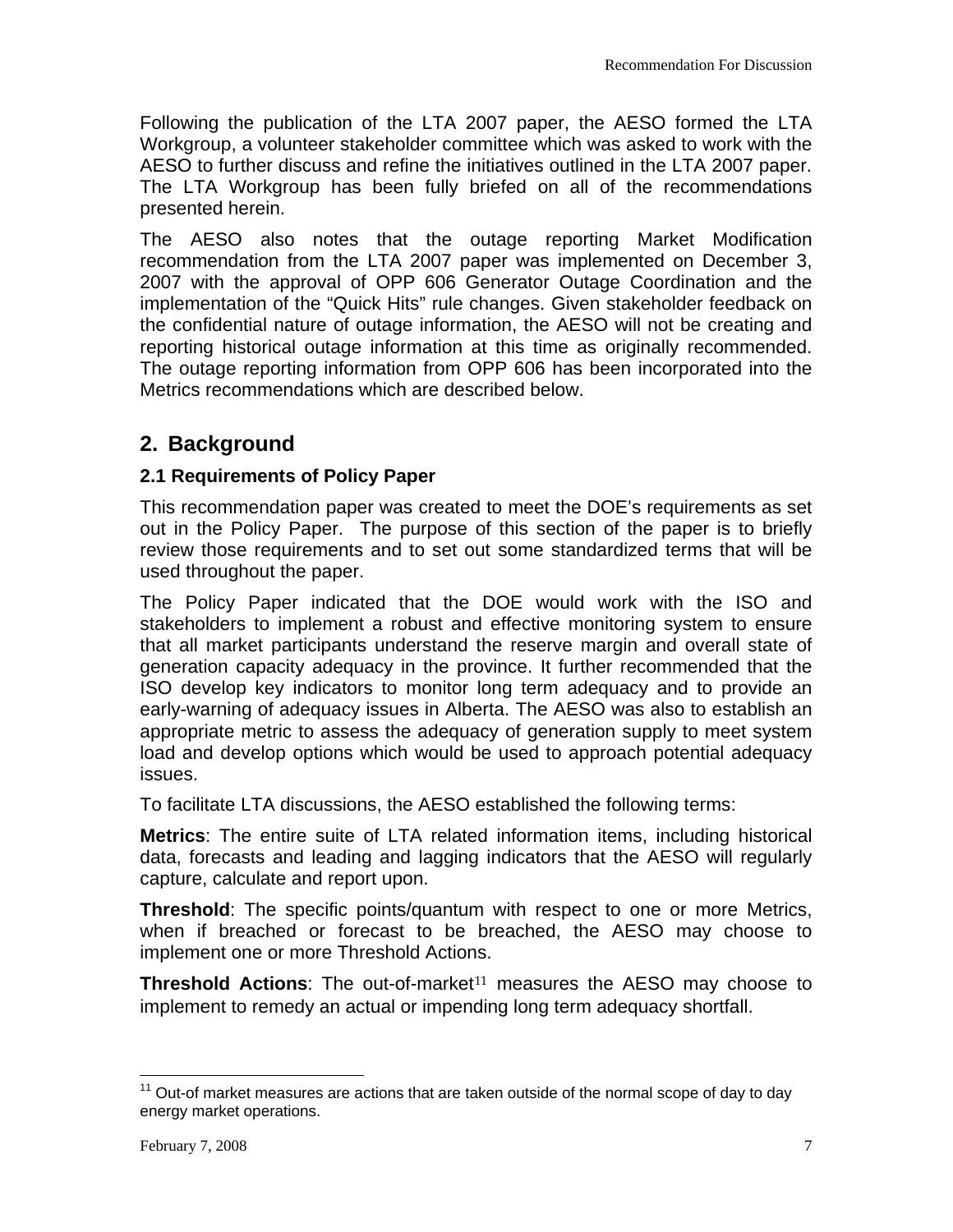## **2.2 LTA as a "Bridging Mechanism"**

In regulated markets, the appropriate level of "adequacy" is set or approved by regulators. Targets for standard industry metrics like reserve margin and "loss of load probability" led to required levels of generation capacity being built. However, under an energy-only market model, like Alberta, the market determines the appropriate reserve margin; it determines the appropriate level of adequacy in the long term. In an energy only market, LTA is intrinsically determined by the market design and the Policy Paper focused on collateral policy refinements aimed at improving the current design and not to make any fundamental changes to Alberta's energy only market.

Thus, the LTA recommendations are not directly addressing long term adequacy. Rather, the LTA recommendation address long term adequacy indirectly by creating a "bridging mechanism" in the event that adequacy becomes an issue during a two year forecast period and action has to be taken to maintain adequacy until new capacity is built or load decreases.

## **3. Metrics**

After further review and discussion within the LTA Workgroup, the AESO recommends proceeding with the original LTA 2007 Metrics as proposed with one exception. The Loss of Load Probability or Expected Unserved Energy Metric has been dropped from consideration in the context of the LTA framework.

In selecting and designing the recommended Metrics, the AESO took into consideration the following principals. The Metrics, as a group, will:

- cover the key elements which directly or indirectly measure adequacy.
- be relatively simple to understand and promote understanding of the market.
- be based on publicly available information, be verifiable, and provide an outlook on adequacy.

The AESO will calculate and report on the following six Metrics on a quarterly basis or more frequently if required. The information will either be available on its website or in a published report.

- 1. New Generation Status and Retirements
- 2. Reserve Margin
- 3. Supply Cushion
- 4. Two Year Probability of Supply Adequacy Shortfall (2YRPSAS)
- 5. Generation Investment Signposts
- 6. Contribution to Costs of Notional Gas-Fired Peaking Unit

Further details, rationale and examples of the Metrics are provided in Appendix 1.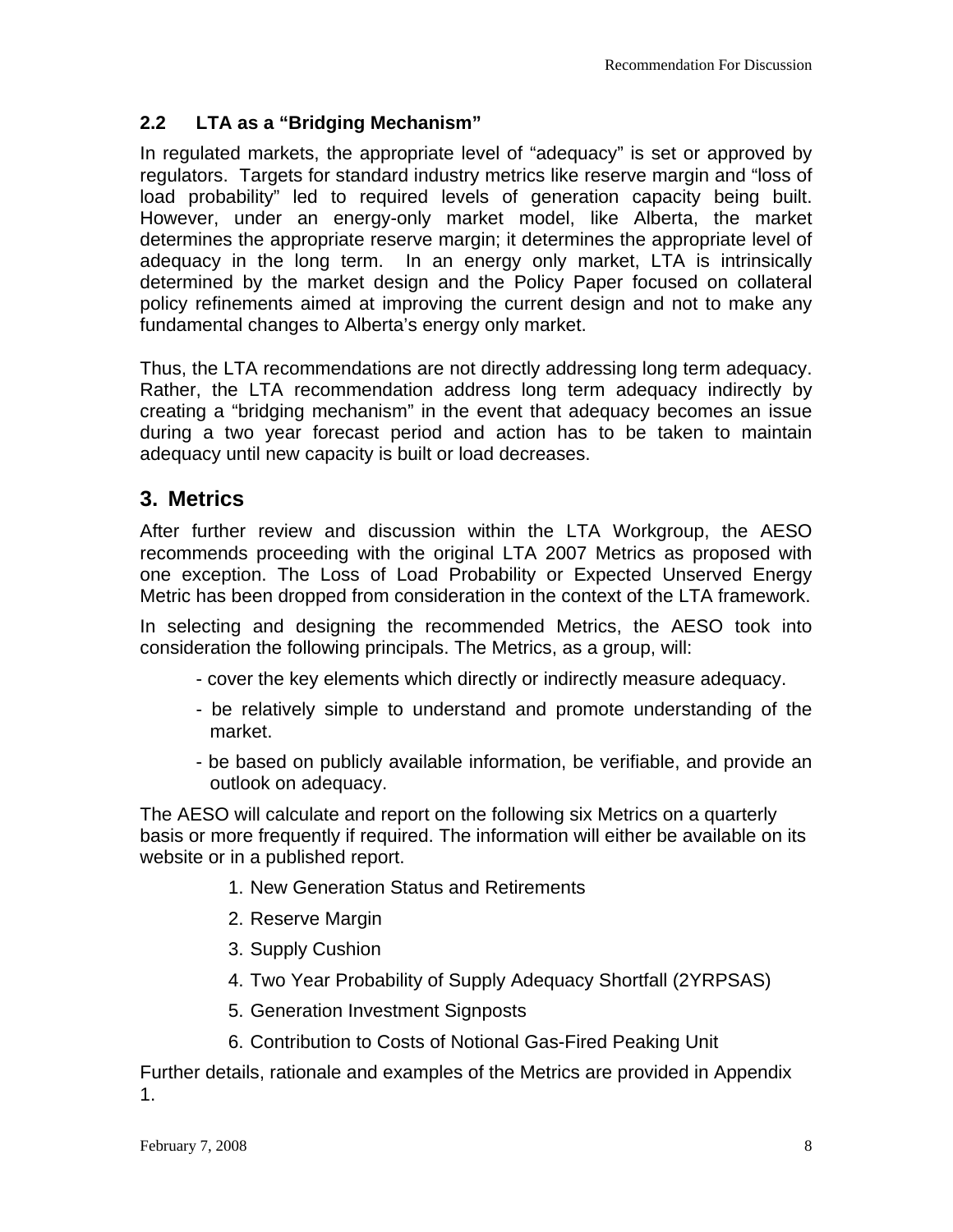The New Generation Status and Retirements, Reserve Margin, Supply Cushion and 2YRPSAS Metrics are the core of the package of Metrics. The Reserve Margin looks out five years and focuses on the peak load day of each year. The Supply Cushion looks out two years and will show the ability for firm generation plus imports to meet the daily peak. The 2YRPSAS Metric is a probabilistic calculation of the ability for all generation sources to meet load in every hour over a two-year period. The LTA Workgroup has supported the publication of these four metrics.

The Generation Investment Signposts Metric will identify any inconsistencies in forecasts of electricity and natural prices, Reserve Margin and cost of new entry for coal and gas fired generation. The AESO expects this Metric to promote understanding of the market by revealing underlying trends in energy prices, electricity supply and load relative to generation supply costs.

The "Contribution to Costs of Notional Gas-Fired Peaking Unit" Metric will track historical electricity and natural gas prices in a form that will provide insights into historical market trends relevant to the operation of peaking units. The AESO expects this Metric to promote understanding of the market by providing a directional historical perspective regarding the attractiveness of generation investment in Alberta and whether any actual implemented market changes may be influencing generation investment decisions.

Most members of the LTA Workgroup did not support the publication of these last two metrics because the Metrics were not adequacy indicators but were generation investment indicators which could be too easily misinterpreted. The AESO acknowledges that the last two Metrics do not measure adequacy, however the information provided reflects important market conditions and is relevant to the incentive to invest in generation. The LTA Workgroup did acknowledge that the information provided by the last two Metrics may be useful to the AESO in evaluating the appropriate steps to take after a Threshold is breached in conjunction with other analysis. By publishing the Metrics, the AESO will be providing clarity and transparency regarding the information it is using to assess market conditions after the Threshold is breached. The AESO also notes that market participants should rely on their own judgment when assessing and interpreting any of the published Metrics. **The AESO is seeking further feedback on the usefulness and appropriateness of publishing these two Metrics either as part of its requirement to publish Metrics to meet government policy or as part of its role under the EUA**.

The LTA 2007 paper had recommended developing a longer term Loss of Load Probability or Expected Unserved Energy Metric; however, the AESO is no longer considering such a Metric for LTA purposes. Such modeling efforts would have required the preparation of public energy price forecasts and the creation of a near term view on specific new generation additions both of which were considered to be inappropriate activities for the AESO.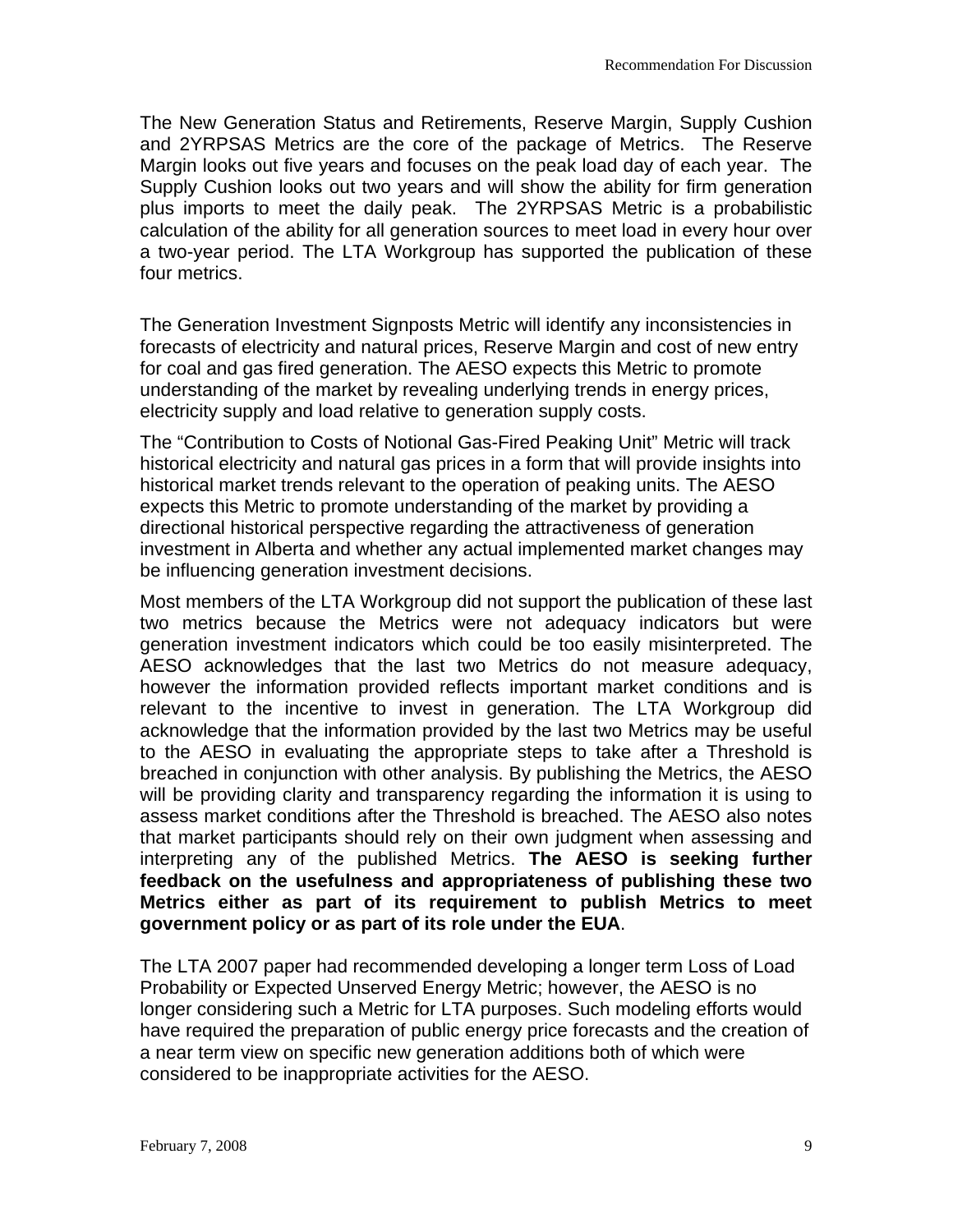Taken together, the package of Metrics will provide a comprehensive view of adequacy over a five year forecast period and should help identify any underlying issues. To the extent that the Metrics point to potential underlying market structure issues, the AESO and stakeholders can work to isolate the issues and resolve them before they become adequacy problems.

## **4. Threshold**

The AESO continues to recommend that the Threshold be based on the 2 year Probability of Supply Adequacy Shortfall (2YRPSAS) Metric. The AESO has undertaken extensive modeling work on the 2YRPSAS and held numerous LTA Workgroup sessions to better understand and interpret the 2YRPSAS Metric. Further details and examples of the model results are provided in Appendix 1.

The AESO has identified several potential 2YRPSAS model outputs which could be used to set a Threshold level, however, the AESO believes that the Total Energy Shortfall measure is the most appropriate measure to use. A discussion on the choice of Threshold measure and Threshold level is provided below.

#### **4.1 Rationale Underlying Threshold and Threshold Actions**

The Threshold calculation looks forward two years, which is shorter than the time period required to construct new generation. The two-year rolling time frame for AESO out of market action will provide the market every opportunity to provide for longer term adequacy on its own.

The Threshold Actions are also expected to be implemented within two years of identifying an adequacy issue. Given such a short timeframe and the nature of the out of market actions, the Threshold level should be set to reflect a relatively high standard of adequacy which would allow adequate preparation time to develop Threshold Actions.

#### **4.2 Understanding the 2YRPASA Model Results**

The 2YRPSAS is a probabilistic model and the model output reflects the likely or expected outcome of events given a very large number of potential trials. The model measures, among other things, the number of times a supply shortfall occurs where demand exceeds generation and there could be a need to shed load on the system.

In any electrical system, there is always a possibility that a supply shortfall could occur given a combination of events which could not have been reasonably foreseen or prevented. The model forecasts a relatively high number of supply shortfalls in part because the model was purposefully designed to be easy to understand and does not reflect the full dynamic nature of the market and the system in responding to a pending supply shortfall. Elements such as demand response and interruptible contracts were not expressly incorporated into the model. Therefore, although the model results are considered to present a reasonable representation of supply adequacy, the model results should be considered directional in nature and used within the context for which they were created.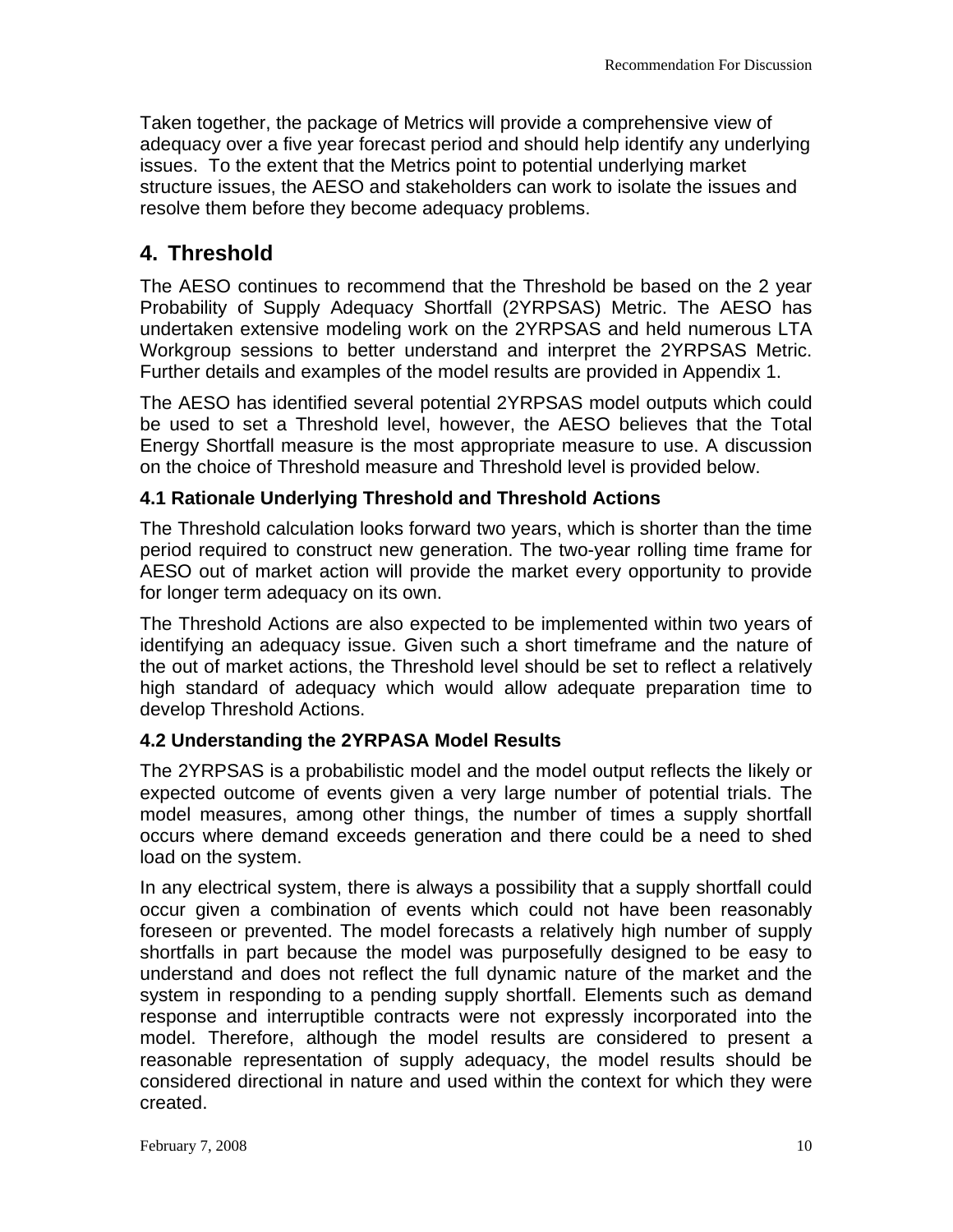The AESO has undertaken extensive analysis to understand the impact of model assumptions on the forecast of adequacy in Alberta and has performed a number of sensitivity analyses all of which were used in determining an acceptable and appropriate Threshold for the model.

#### **4.3 Supply Shortfall Characteristics**

The 2YRPSAS model is designed to track supply shortfalls measuring the hours when electricity demand exceeds supply in each two year period and storing the supply shortfall data from approximately one thousand two year period trial runs. The AESO has chosen to publish the supply shortfall data from the model in three formats as described below and illustrated in Appendix 1:

**Shortfall Count:** The total number of supply shortfall hours in each two year period. Shortfall Count measures the frequency of the problem.

**Worst Shortfall Hour:** The largest megawatt supply shortfall hour in each two year period. Worst Shortfall Hour measures the greatest magnitude of the problem.

**Total Energy Shortfall:** The cumulative megawatt hours of supply shortfall over the entire two year period. Total Energy Shortfall measures the cumulative magnitude of the problem incorporating the frequency, magnitude and duration of the problem.

While each of the data formats noted above measure different aspects of a supply shortfall, extensive examination of the model results indicate that the data formats are highly correlated and that any one of the three formats could be used for setting a Threshold level.

One additional data format which could be measured is supply shortfall duration, the number of consecutive hours of outage. At this time, the AESO does not intend to report information on supply shortfall duration primarily because the impact of prolonged outages is already reflected in Total Energy Shortfall data. Industry studies have also shown that the frequency of outages has a larger potential cost impact than the duration of each outage<sup>[12](#page-10-0)</sup>.

#### **4.4 Supply Adequacy in Context**

Supply adequacy is only one element of a reliable electricity service and measures to promote supply adequacy need to be taken in context. Most outages experienced by customers reflect distribution events rather than supply adequacy. The Canadian Electrical Association estimates that in Canada customers are interrupted on average 1.25 times a year in urban areas and 2.46 times per year in rural areas, however, over 90% of those interruptions are distribution related and a large percentage of the remaining outages are likely transmission rather than generation related.

 $\overline{a}$ 

<span id="page-10-0"></span><sup>12</sup> "Understanding the Cost of Power Interruptions to U.S. Electricity Consumers" Kristina H. LaCommare and Joseph H. Eto, Ernest Orlando Lawrence Berkeley National Laboratory, September 2004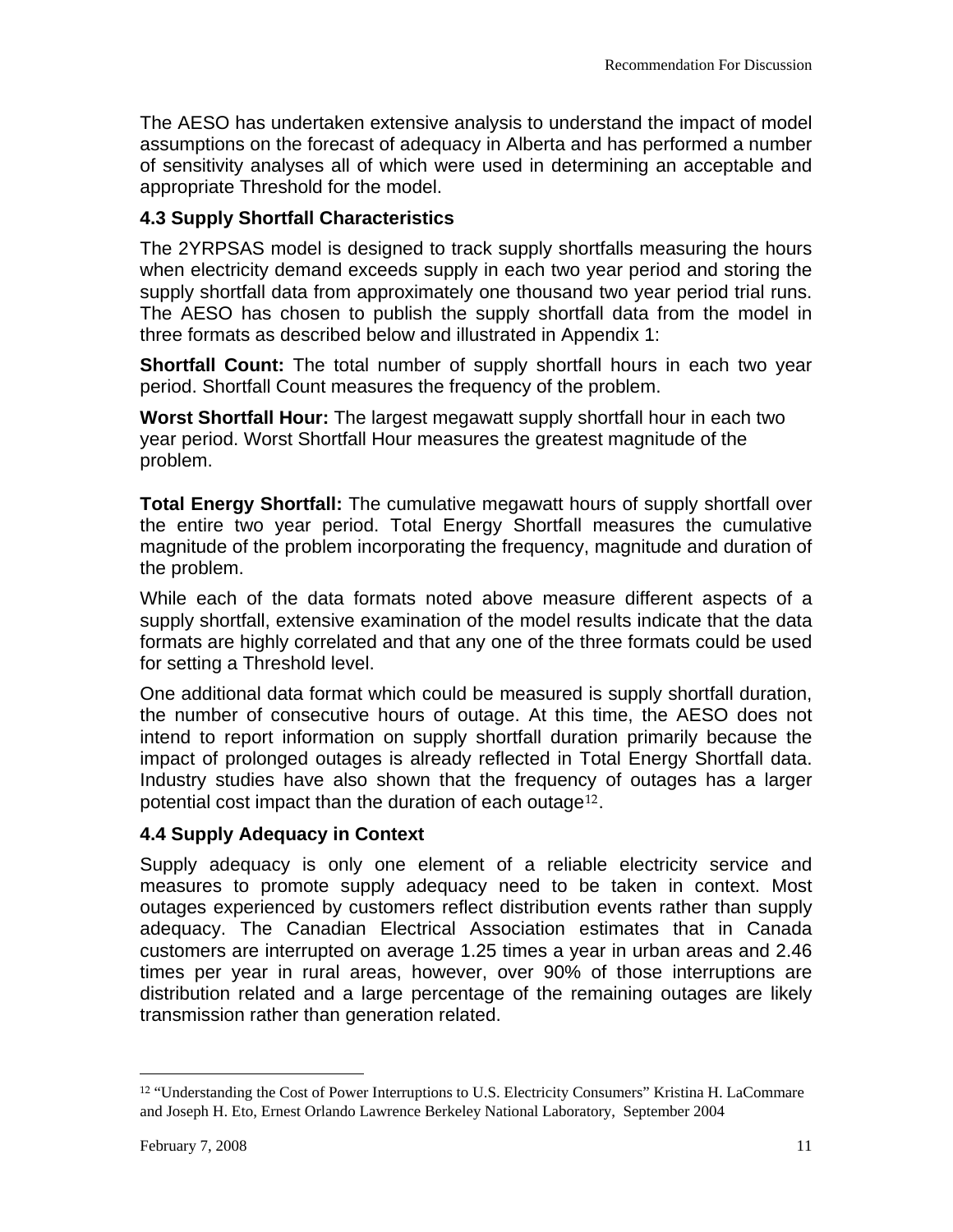<span id="page-11-0"></span>The optimum level of electricity service depends on the transmission and distribution networks, on the level of supply adequacy and on customer efforts to provide incremental measures to optimize their specific needs. All of these elements should be considered when choosing an appropriate Threshold level.

#### **4.5 Recommended Threshold Measure and Level**

Resource adequacy criteria requires an understanding of demand growth, demand characteristics, demand-side management, sensitivity of demand to weather, availability of emergency assistance from others, the expected inservice dates of generating units, and fuel and generating unit availability. Because these factors vary from system to system, there are no standardized resource adequacy criteria methodologies to be applied in Alberta.

The most common resource adequacy criterion used in North America follows the historical-regulatory approach and applies a traditional "rule of thumb" that allows expected outages that accumulate to one day in ten years. Many jurisdictions will determine the probabilistic adequacy level implied by this "1 in 10" rule and translate the results into an equivalent measure such as reserve or capacity margin for their specific system.

Using a literal interpretation of the "1 in 10" rule and applying it to a system the size of Alberta (approximately 8000 MW), the equivalent resource adequacy criterion appropriate for the 2YRPSAS model would suggest a maximum expected Total Energy Shortfall level of 1600 MWh. This level is equivalent to a one hour supply shortfall for the entire 8000 MW system once every ten years (or a one hour 800 MW supply shortfall per year in each of the two model years).

The AESO recognizes that the "1 in 10" rule implies a level of resource adequacy which is likely higher than would be determined in the Alberta electricity market.<sup>[13](#page-11-0)</sup> The AESO believes, however, that the 1600 MWh Total Energy Shortfall target reflects an appropriate adequacy standard for the purpose of considering the implementation of the specific Threshold Actions outlined in this paper. As noted in section 4.6 which follows, the 2YRPSAS forecast results for the October 2007 to September 2009 period indicate an expected Total Energy Shortfall of 937 MWh, which is below the proposed Threshold level and would indicate that no action is being signalled for that period at this time.

#### **4.6 Historical Context for Threshold Level**

To put the proposed Threshold level into historical perspective, the AESO performed an historical analysis applying the 2YRPSAS methodology to the actual generation fleet and the actual demand levels in consecutive two year historical periods. The historical model outputs, therefore, represent a probabilistic assessment of the level of resource adequacy that may have been available. To undertake this assessment, the model did not use actual outages in

<u>.</u>

<sup>&</sup>lt;sup>13"</sup> Resource Adequacy Final Report January 2005" A Joint Project of the Center for the Advancement of Energy Markets and the Distributed Energy Financial Group, LLC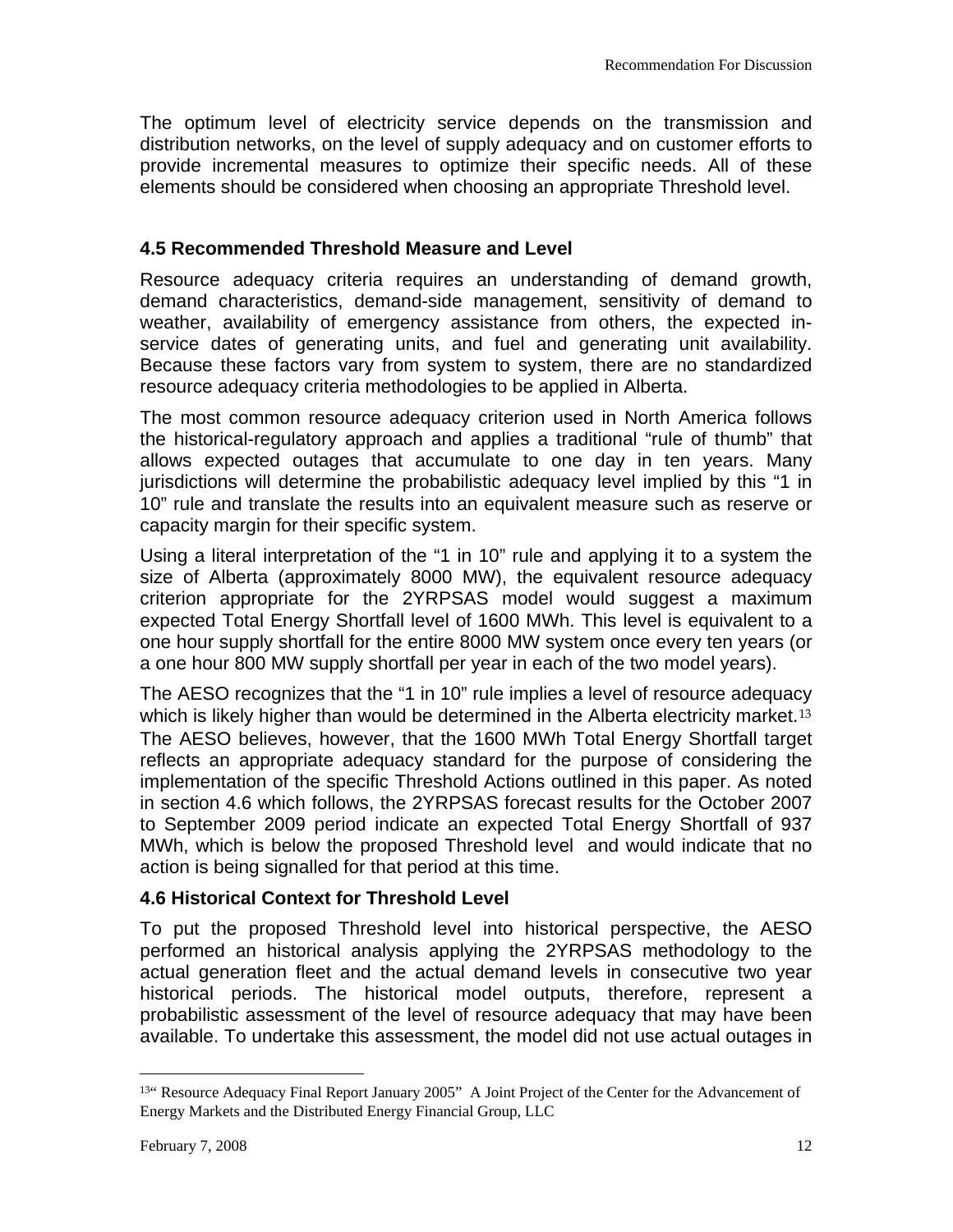the period; rather it predicted a level of forced outages based on historical outage information.

The historical analysis is summarized below in terms the Total Energy Shortfall for each period.

|                              | <b>Total Energy</b><br>Shortfall |
|------------------------------|----------------------------------|
|                              | <b>MWh</b>                       |
| Historical:                  |                                  |
| Oct 2001/ Sep 2003           | $-110$                           |
| Oct 2003/ Sep 2005           | $-437$                           |
| Oct 2005/ Sep 07             | $-205$                           |
| Forecast: Oct 2007/ Sep 2009 | $-937$                           |

The historical model results appear to be consistent with the overall market conditions that existed in those time periods. The 2001/03 period had a relatively high degree of supply availability due to the addition of new generation following deregulation and the backup supply capability of the Cloverbar gas units. Demand growth began to catch up with supply during subsequent years until the addition of the large Genesee coal unit in 2005. Supply conditions became tighter with the retirement of the Cloverbar gas units in 2006 and are forecast to continue to narrow as demand growth overcomes anticipated new generation projects in 2008/09.

#### **4.7 Other Market Comparisons**

In North America, many NERC regions use a probabilistic analysis approach to resource adequacy. WECC is currently developing such an approach. Some NERC regions have established either a capacity margin or reserve margin

requirement based on their respective probabilistic resource analysis.<br>NERC, itself, has never had generation reliability or resource adequacy criteria or standards (e.g., loss of load expectation (LOLE) = 0.1 day/year, "x" percent capacity or reserve margin, etc.). Rather, NERC has always depended on the Region's or Regional member's determination and calculation of an appropriate level of generation or resource adequacy for that Region or member system.

#### **4.8 Application of the Threshold**

When the 2YRPSAS model is run and the calculated Total Energy Shortfall breaches the 1600 MWh level, the AESO may take steps to implement the Threshold Actions within the 2 year time frame, for the time period when the Threshold is breached. Subsequently, if conditions change and the Threshold is no longer an issue, then the AESO can discontinue the acquisition of Threshold Action products.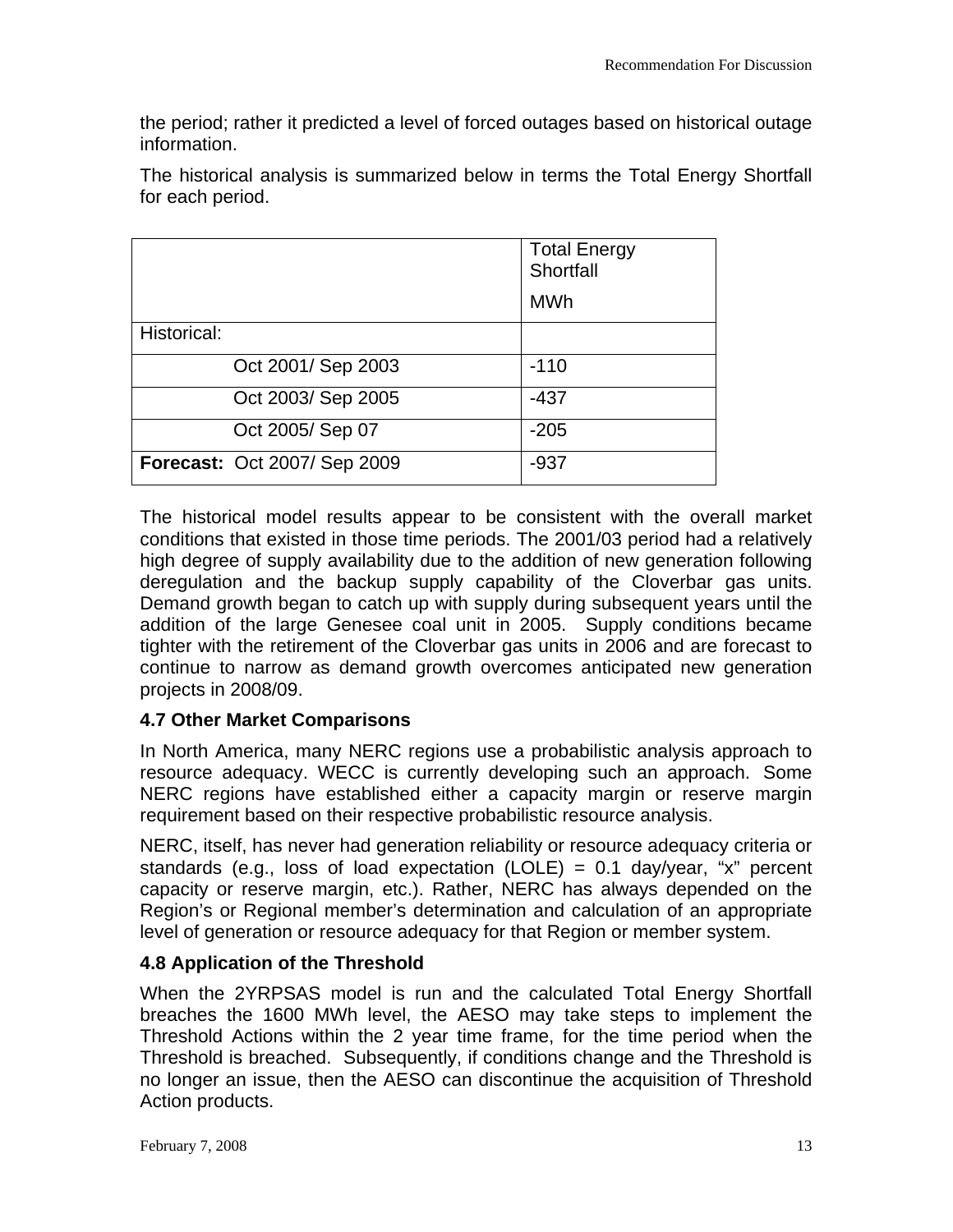Before preparing the requests for proposals and proceeding to procure the Threshold Actions, the AESO will:

- undertake further analysis using the 2YRPSAS model or other means in an effort to determine more precisely the likely cause of the breach; the other Metrics will be utilized as part of that analysis
- determine the most effective timing of the remedy
- use the Worst Shortfall Hour measure as a guide to determine the size of the procurement program required

The Total Energy Shortfall measure would be used both to determine when to begin examining Threshold Actions and when to consider discontinuing the Threshold Actions program. The AESO does not intend to have a Threshold measure or level associated with any of the other Metrics defined in this paper.

## **5. Threshold Actions**

#### **5.1 Threshold Action** Criterion and Recommendations

Threshold Actions are defined as the out-of-market measures the AESO may choose to implement to remedy an actual or impending long term adequacy shortfall. Threshold Actions are intended to be a balance of the following key elements:

**Effectiveness**: The Threshold Actions must directly address an impending adequacy issue.

**Market stability and certainty**: From a principle perspective, the Threshold Actions would promote increased stability and reduced uncertainty for the market.

**Cost**: Threshold Actions will have a cost, which will be recovered from load. The actual cost of the proposed Threshold Actions will be very hard to predict and must be assessed by the AESO at the time of implementation.

The following three Threshold Actions are recommended:

- 1. Load Shed Service ("LSS")
- 2. Self Supply and Back-up Generation ("Back up Generation")
- 3. Emergency Portable Generation

The proposed Threshold Actions are effective in that they are expected to provide significant capacity at the time required and the AESO should be able to obtain the capacity within a relatively short time period. The Threshold Actions will also contribute to market stability in that they should have a minimal impact on the market when they are procured and when they are dispatched. The cost on a \$/MWh basis could be significant when the Threshold Actions are procured and/or dispatched but the overall cost should be much lower than most of the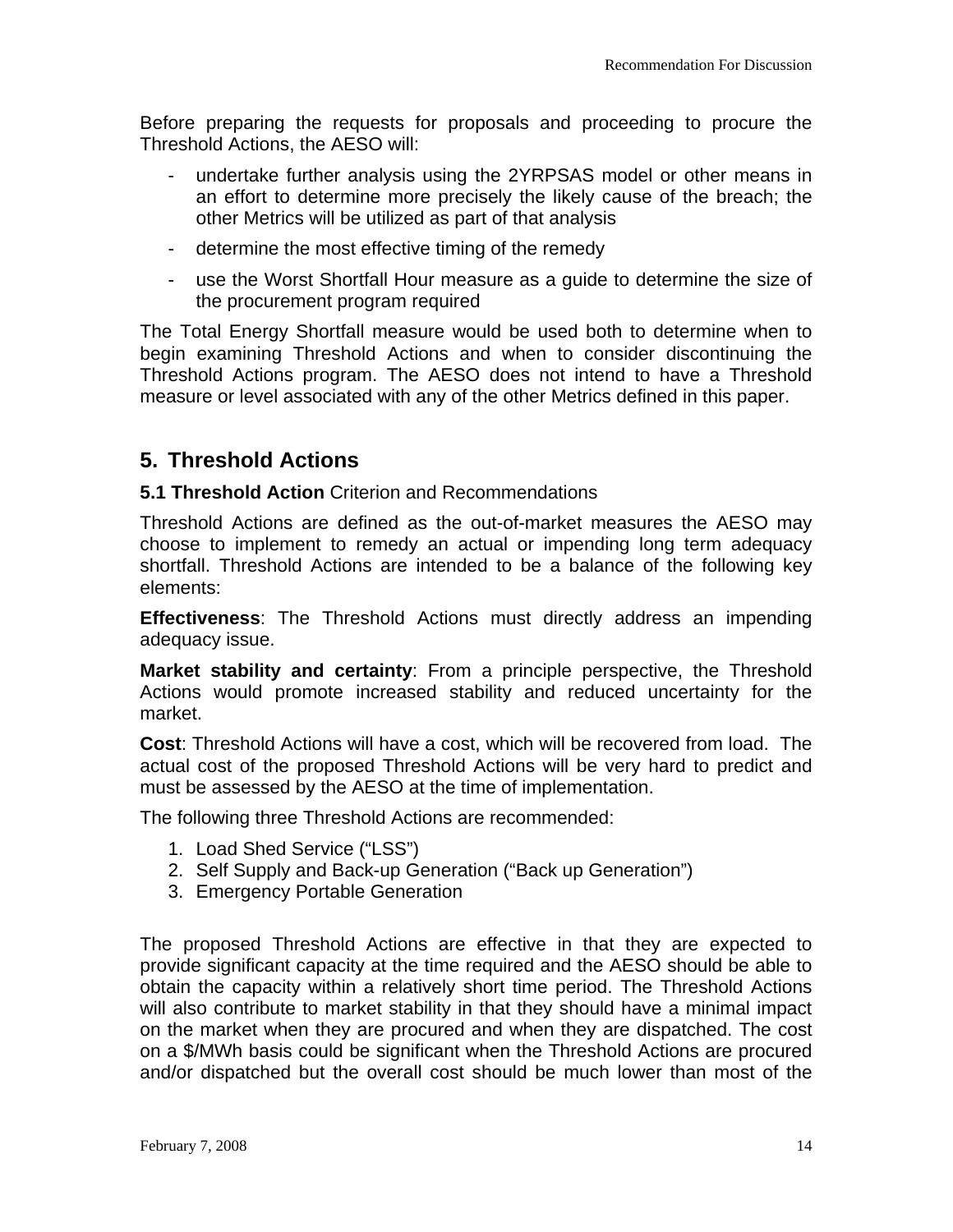<span id="page-14-0"></span>other options considered. The Threshold Actions can work together yet, at the same time, they will compete with each other to lower the overall program costs.

The proposed Threshold Actions will provide an effective solution to bridge a temporary adequacy gap without impacting investor confidence in the market.

Each of the proposed Threshold Actions is discussed further below.

#### **5.2 Load Shed Service**

**Description:** If a Threshold is breached, the AESO would contract with load customers for the right to curtail load in certain circumstances and under specific terms and conditions. Load would only be curtailed under this service to avoid involuntary curtailments. It is expected that load participants may require a notification period, and may require a commitment over several hours in order to implement the curtailment.

Program elements for LSS and other Threshold Actions may include:

- evaluating MW amount needed
- contract tendering and administration
- dispatch priority considering different operational requirements within the offer
- dispatch response time
- submission of data to verify compliance, and
- settlement

Mass market retailers may be able to participate in the LSS program if they can find adequate and verifiable means to curtail their customers. This includes the use of any demand response tools that they find beneficial for use in the program.[14](#page-14-0)

**Rationale:** LSS can be implemented relatively quickly and is expected to provide capacity when it is needed. To encourage generation investment in an energy only market, it is generally understood that there will be periods of high prices. The LSS program allows the price to reach the price cap due to insufficient supply, while reducing the risk of regulatory intervention through proactive monitoring and timely, targeted response.

LSS can be a great bridging mechanism, if generation capacity is being built but isn't complete, because the LSS program can be implemented and terminated relatively quickly. Also, LSS does not have to be purchased in large volumes and can be easily customized to accommodate smaller sized procurement programs. The LSS program is also effective in that the majority of costs are incurred only when needed during times of supply shortfall. In addition, loads have the opportunity to participate in and benefit financially from the LSS program.

 $\overline{a}$  $14$  Additional Demand Response Programs will be considered in a process separate from the Threshold Actions.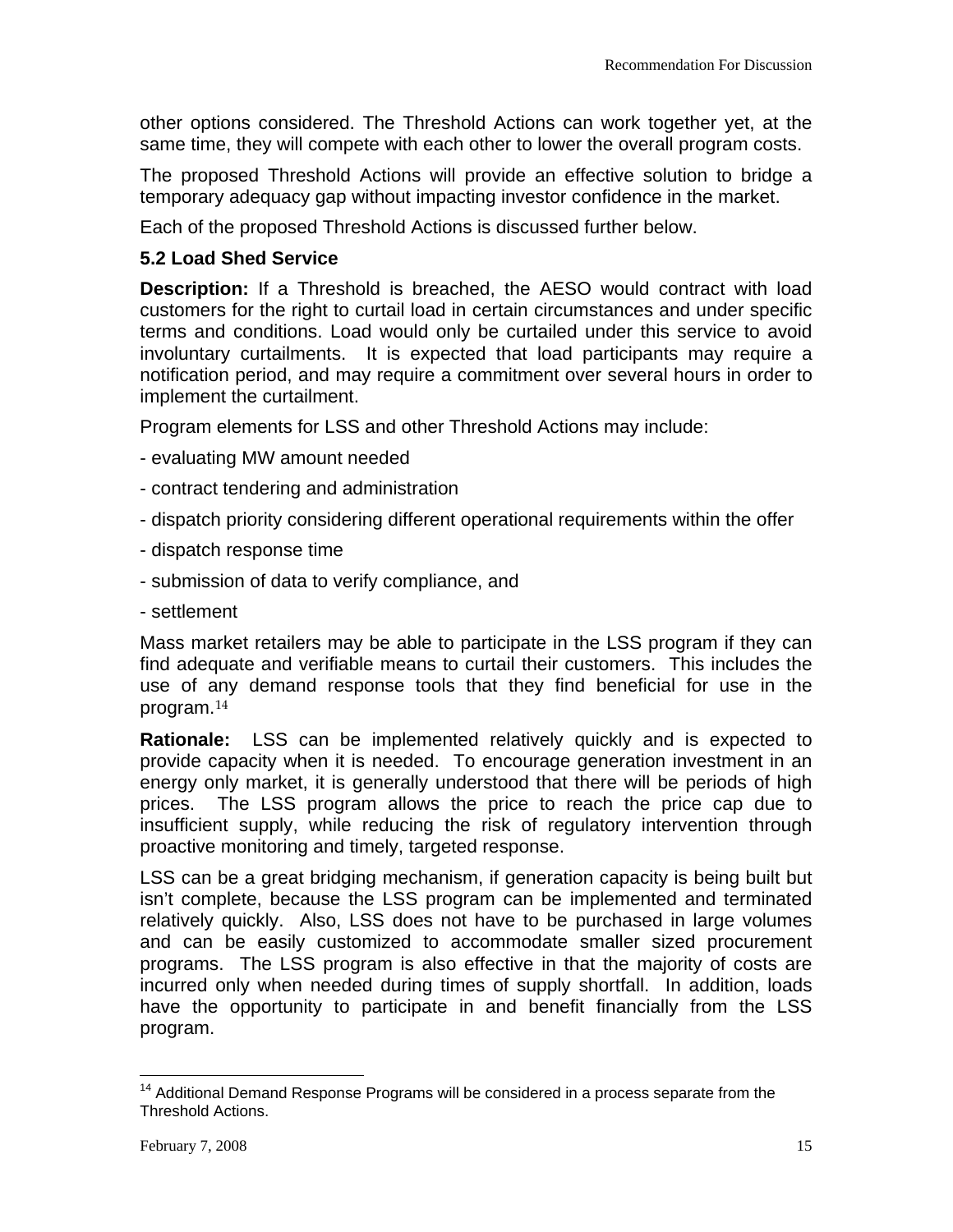#### **5.3 Self-Supply and Back-Up Generation**

**Description:** Under the Back-up Generation option, the AESO would contract with the owners of self-supply and back-up generation for the ability to call on generation that normally would generate either solely for its own use, or supplies its own back-up power when there is a system outage. (For example, back-up generators at hospitals or office buildings.)

Back-up Generation units were not built by the owner to directly profit from the generation output. The owners are not in the business of power generation. However, the owners may be willing to offer the service for a fee when the system is facing involuntary load curtailment.

The service would be intended for those generators that would not participate in the market under normal market conditions. The service is also intended to include generators that will exist within the system regardless of market conditions. And since the generators already exist, contracts may be entered into with the owner in a timeline relatively close to a potential supply shortfall situation. It is expected that these generators would supply electricity in excess of their onsite needs; otherwise they could offer their electricity as load shed service. It may be necessary to ensure that these generators have adequate metering facilities and meet the technical requirements of the wire owner to offer electricity volumes in excess of their load. The distribution companies within the province currently accommodate distribution connected generation that sells electricity into the power pool; therefore it is expected that the generators that could provide such service would need to comply with the existing connection requirements, similar to how they would sell that energy into the power pool if they wished to be a participant. Interconnection costs could be considered with their offers, but it is expected these offers would be evaluated and compared with other offers that may not include such costs.

Just like LSS, the AESO would not dispatch Back-up Generation units except to avoid involuntary curtailments. The AESO would create these contracts at the same time as the LSS contracts are being created to ensure that the contracts are consistent.

Generators entering this program will do so under the condition that they will be ineligible to offer energy into the energy market. Thus, the generator should initially decide if they wish to participate in the program, or evaluate the merits of offering energy into the energy market.

**Rationale:** A Back-up Generation service has very similar benefits to LSS. It can be implemented relatively quickly, especially if the AESO were to pre-qualify generators before an adequacy issue is identified. It can be suspended on very little notice and the costs will only be incurred during times of supply shortfall. The service has minimal market impact in that it allows the price to go to the price cap and is effective in preventing curtailment of firm load.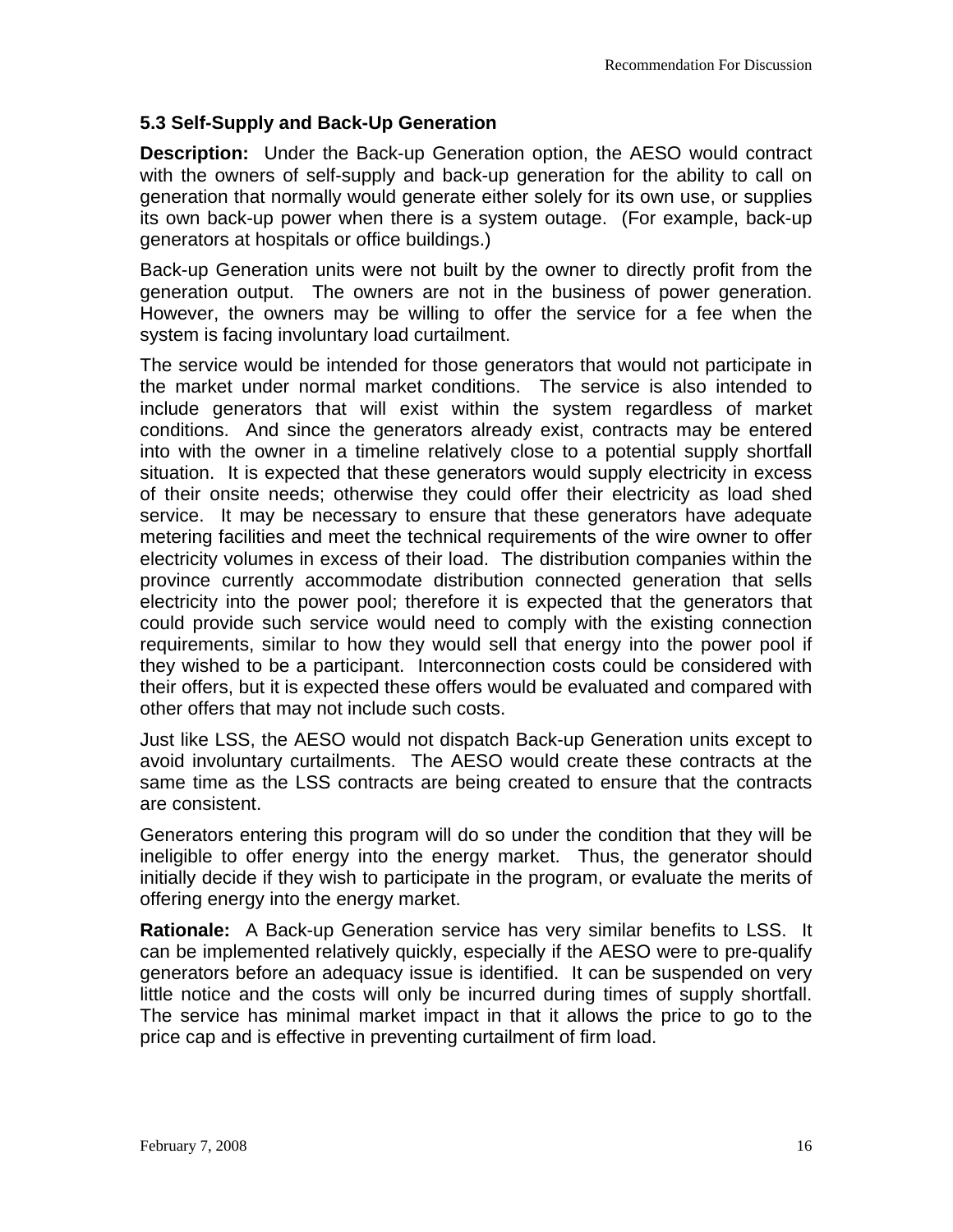Actively pre-qualifying Back-up Generators and/or actively seeking potential Back-up Generators if a Threshold is breached may have the additional benefit of identifying possible LSS providers.

#### **5.4 Emergency Portable Generation**

**Description**: The AESO would enter into a contract with an owner of emergency portable generation. Experience in other jurisdictions indicates that portable generation can be made available to the system well within the 2 year time frame. Emergency Portable Generation will be permitted to offer on similar terms to LSS and Back-up Generation. That is, this generation would only be dispatched during supply shortfall situations. The owners of such generation would be expected to comply with the normal interconnection application process.

Emergency Portable Generation would be procured on similar terms to LSS and Back-up Generation. Competing on an equal basis, Emergency Portable Generation would not receive any additional consideration or special compensation (i.e. they would be responsible for securing a site, and transportation costs would only be recoverable through their offers). Furthermore, program participants will face certain restrictions. Portable generators participating in the program will be ineligible to also participate in the energy market. If program participants decide to no longer participate in the Emergency Portable Generation program, they will be restricted from participating in the energy market for a period or face financial penalties. (For example, the contract could state that the unit, by serial number, is ineligible to participate in energy market for a predefined period after participation or be subject to a refund of payments received).

**Rationale:** An Emergency Portable Generation service has very similar benefits to LSS and Back-up Generation. It can be implemented relatively quickly. It can be suspended on very little notice and the costs will only be incurred during times of supply shortfall. The service also has minimal market impact in that it allows the price to go to the price cap and is effective in preventing curtailment of firm load. Portable generation may offer energy in larger MW increments; however it is still expected that the increments will be small enough to be considered within smaller sized procurement programs.

The AESO recognizes that there is greater risk that these types of units may seek longer term arrangements in the marketplace than the other Threshold Actions and that the AESO may have to seek a balance between contract cost and contract term when comparing the Threshold Action contract offers.

#### **5.5 Threshold Action Contract Elements**

Some of the more important elements of the contract between the AESO and the Threshold Action providers would be:

- Minimum MW amount of load or supply
- Minimum and maximum length of curtailment or supply period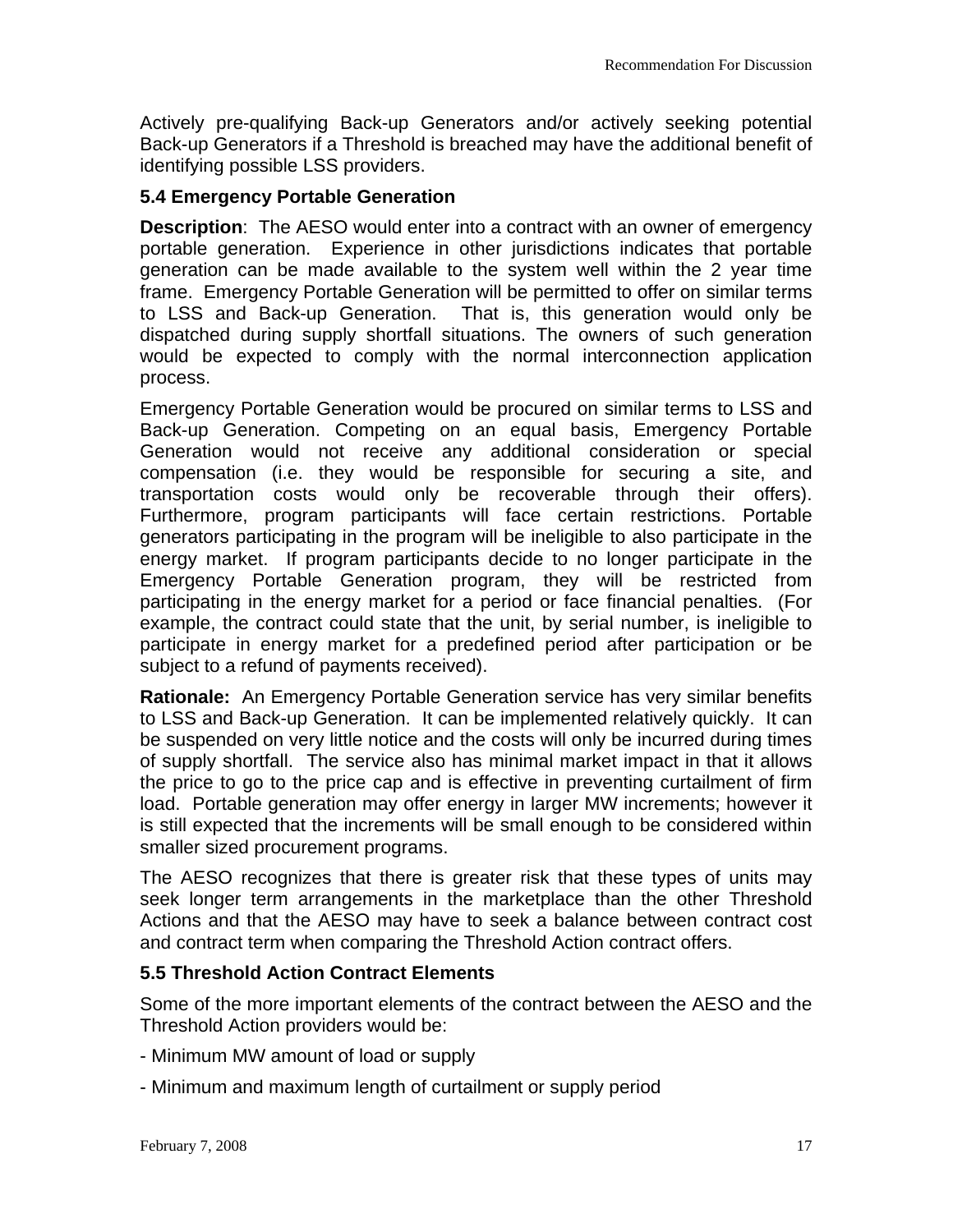<span id="page-17-0"></span>- Notice period before actual curtailment or dispatch

- Compensation: may include prepayments before actual contract services are provided and/or lump sum payments when actual services are provided

- Maximum price paid for curtailment or supply

- Penalties for not curtailing or supplying when directed by AESO

These and other contract elements would be reviewed and finalized under the normal AESO contracting procedure in a timely manner before the Threshold Action procurement proceeds.

#### **5.6 Recovery of Threshold Action Costs**

It is recommended that load pay for the cost to procure the Threshold Actions, since the alternative to procuring these services would be to curtail load. Presumably load that would have self curtailed below the price cap would have already responded, so the effect is to encourage load response from customers who require even higher prices before they will respond. The load that continues to receive service and avoids involuntary curtailment will pay the additional cost for the Threshold Actions.

Costs would be recovered through a charge allocated to hourly load through the Power Pool.

## **6. Congruence with Government Policy**

The LTA recommendations proposed in this paper are in alignment with government policy as outlined in the Policy Paper[15](#page-17-0) and subsequent DOE clarification letter[16](#page-17-0).

The Metrics, Threshold and Threshold Action descriptions were deemed to be "directionally consistent with the first recommendation by the DOE to the ISO, as set out under section 4.3.4 of the Policy Paper."[17](#page-17-0)

The AESO expects that the Metrics, as proposed, will meet the requirement to provide a "forward view of the expected state of capacity adequacy in the Alberta market."[18](#page-17-0)

The AESO believes that the Threshold Actions proposed meet the DOE expectation that the actions are "transitory, quickly executable, effective, and sized to the location and timing of a supply shortfall but do not need to signify an unrecoverable problem with the energy only market design."[19](#page-17-0)

 $\overline{a}$ 

<sup>15</sup> Alberta's Electricity Policy Framework: Competitive – Reliable – Sustainable June 6, 2005 Alberta Department of Energy, the "Policy Paper"

<sup>16</sup> ADOE Policy Clarification Letter to the LTA Committee April 25, 2006

<sup>17</sup> ADOE Policy Clarification Letter to the LTA Committee April 25, 2006 page 4

<sup>18</sup> ADOE Policy Clarification Letter to the LTA Committee April 25, 2006 page 6

<sup>19</sup> ADOE Policy Clarification Letter to the LTA Committee April 25, 2006 page 6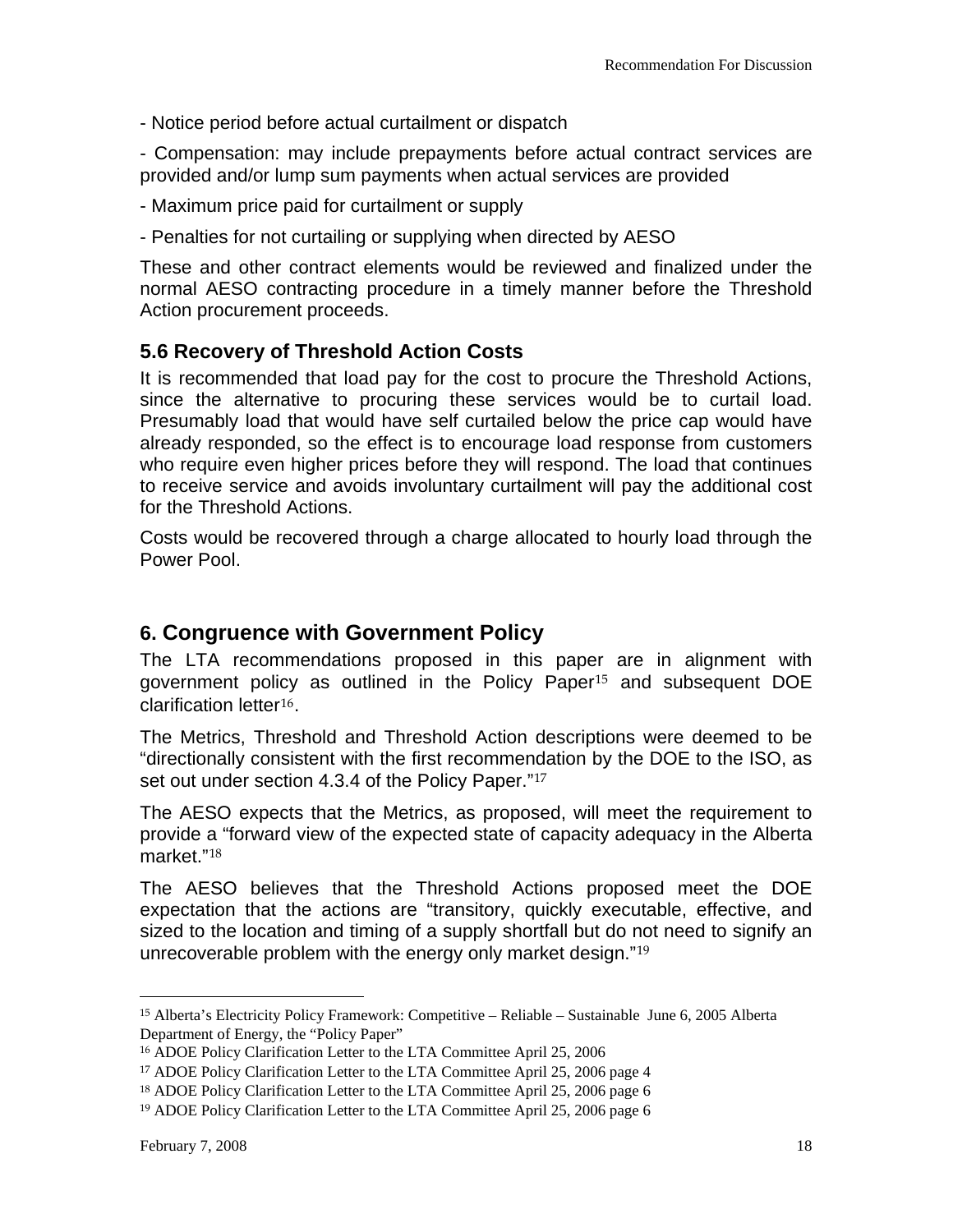<span id="page-18-0"></span>The Policy Paper also directed the AESO to provide an indicator of the "status, timing and progress of current and future transmission lines."[20](#page-18-0) Early in the stakeholder consultation process, the AESO made clear its intention to provide extensive transmission status information through a separate process and that the LTA Metrics would not include any specific transmission related reporting. To that end, the AESO posts regular updates on all major transmission projects on its website and holds public meetings to ensure all stakeholders are fully informed on the AESO's plans.

The AESO notes that while this paper does not include Thresholds and Threshold Actions for potential future transmission adequacy situations which may arise on a regional basis, similar tools to those proposed in this paper may be considered in addressing such transmission constraints.

## **7. Next Steps**

The AESO welcomes feedback on the LTA recommendations put forward in this paper. A comment matrix has been prepared to make it easier for stakeholders submit their comments. After receiving feedback from stakeholders, the AESO will review the feedback, respond to comments, suggestions and concerns, and move towards implementation.

Implementation is expected to be in the form of ISO rules, and ultimately a series of ongoing reports on adequacy. ISO rules will proceed through the regular rule change process, and will provide an opportunity for additional consultation. Development of IT systems and programs will occur simultaneously to ensure that rules and systems align.

In terms of the Threshold Actions, ISO rules may define some contract terms in advance to ensure that if at some future date such Threshold Actions are ever necessary, the Threshold Actions will be implemented in a contractual form that the AESO recommendation intends.

Please use the comment matrix on the AESO website to submit your feedback to Gordon Nadeau at gordon.nadeau@aeso.ca by February 21, 2008.

 $\overline{a}$ 

<sup>20</sup> Policy Paper page 34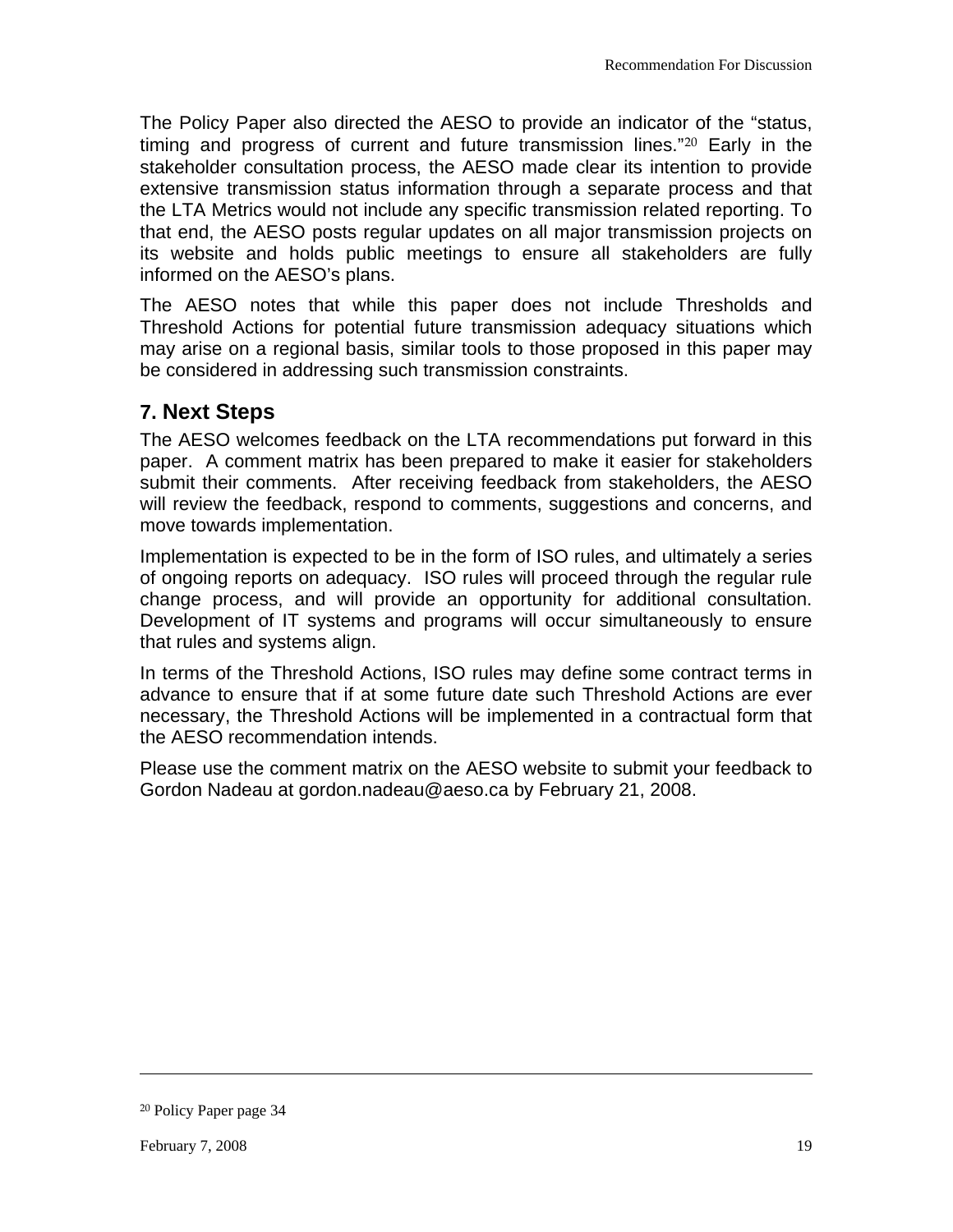## **Appendix 1: Metrics**

#### **1.1 New Generation Status and Retirements**

**Description:** The New Generation Status and Retirements Metric would be a summary report on the outlook for generation capacity in Alberta in the following four categories:

- **1. Active Construction**  includes generation projects that are under construction or otherwise viewed to be committed to completion.
- **2. Approved** includes announced generation projects that have secured regulatory or other approvals and permits required to proceed. In addition, the owner of the project will have made a public statement about moving ahead with the project.
- **3. Announced** would include projects which may only be in the study stage or have only contributed a limited level of investment to move the project forward. The Metric report may include commentary on factors that impact the timing and / or viability of new projects. Topics would include but not be limited to changes to regulatory or permitting processes, site availability issues, technology developments and fuel availability.
- **4. Retirements** would include units that are being demolished or otherwise committed to retirement for Reserve Margin and other Metric calculation purposes. Potential retirements such as the generation units with expiring PPA contracts may also be noted for information purposes.

Information provided for the four categories includes specifics on the project sponsor, the project name, the MW size, fuel type, and commercial operation date or retirement date as appropriate. Upgrades to existing generation units are also included. A "Status" field allows the AESO to provide additional clarifying information if available.

Confidential information will not be disclosed in this Metric; it draws upon many forms of publicly available information from a wide variety of sources.

**Rationale:** Information on prospective generation additions provides context to interpreting the Reserve Margin and other Metrics.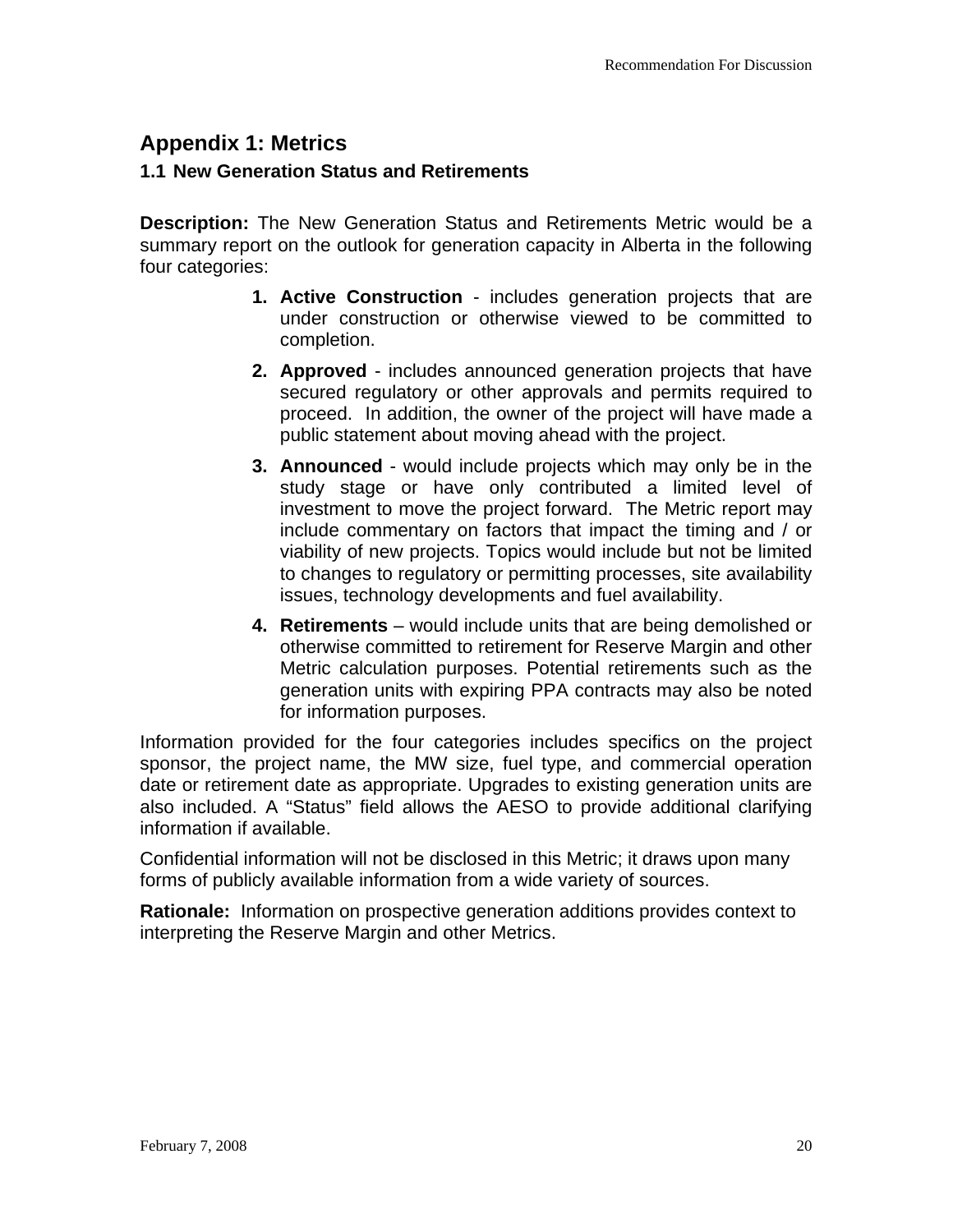#### **Results:**

The New Generation Status and Retirements information is summarized in the following tables:

| <b>Project Sponsor(s)</b>  | <b>Project Name</b>               | <b>Fuel</b>    | AL<br><b>MW</b> | In Service<br>Date(s) | <b>Status</b>               |
|----------------------------|-----------------------------------|----------------|-----------------|-----------------------|-----------------------------|
| <b>Active Construction</b> |                                   |                |                 |                       |                             |
| Suncor                     | <b>Firebag Stage 3 Utilities</b>  | Gas            | 170             | 2009                  | Under construction          |
| <b>EPCOR</b>               | Cloverbar Peaker #2               | Gas            | 101             | Nov-08                | AESO Application in process |
| <b>ATCO</b>                | <b>Valleyview Peaker</b>          | Gas            | 47              | <b>Jul-08</b>         | AESO Loss Factor unit       |
| Shell                      | Caroline                          | Gas            | 20              | <b>TBD</b>            | Under construction          |
| <b>CNRL</b>                | Horizon Phase 1                   | Gas            | 101             | 2008                  | Under construction          |
| <b>MEG</b>                 | Christina Lake                    | Gas            | 85              | Jul-08                | Under construction          |
| TransAlta                  | Keephills #3                      | Coal           | 450             | Apr-11                | Under construction          |
|                            |                                   |                |                 |                       |                             |
| <b>Approved</b>            |                                   |                |                 |                       |                             |
| Earth Renew Organics       |                                   | <b>Biomass</b> | 4               | 2007                  | <b>EUB Decision</b>         |
| <b>EPCOR</b>               | Cloverbar Peaker #3               | Gas            | 101             | 2010                  | AESO Application in process |
| Suncor                     | Voyager #1                        | Gas            | 85              | 2011                  | <b>EUB Decision</b>         |
| Suncor                     | Voyager #2                        | Gas            | 85              | 2012                  |                             |
| Imperial                   | Kearl #1                          | Gas            | 85              | 2011                  | <b>EUB Decision</b>         |
| Imperial                   | Kearl#2                           | Gas            | 85              | 2012                  | <b>EUB Decision</b>         |
| Shell                      | Muskeg River Expansion(Jack Pine) | Gas            | 85              | 2011                  | <b>EUB Decision</b>         |
| Shell                      | Muskeg River Expansion(Jack Pine) | Gas            | 85              | 2012                  |                             |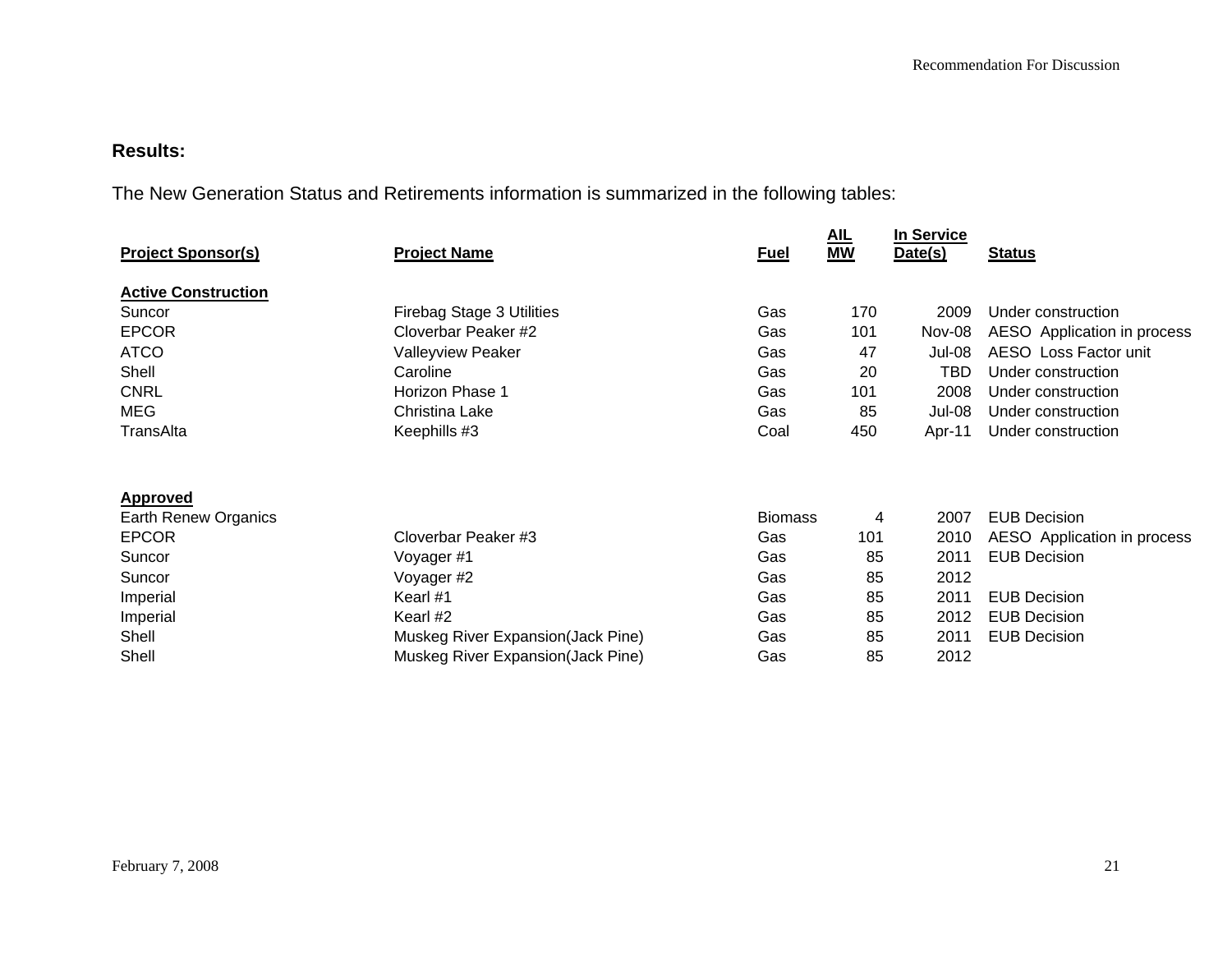|                                |                                           |                | <u>AIL</u> | <b>In Service</b> |                              |
|--------------------------------|-------------------------------------------|----------------|------------|-------------------|------------------------------|
| <b>Project Sponsor(s)</b>      | <b>Project Name</b>                       | <b>Fuel</b>    | <b>MW</b>  | Date(s)           | <b>Status</b>                |
| Announced                      |                                           |                |            |                   |                              |
| Confidential                   | Confidential #674                         | Gas            | 110        | May-08            | AESO Application in process  |
| Enmax                          | 1200 MW                                   | Gas            | 1200       | 2011              | Corporate Announcement       |
| Confidential                   | Confidential #672                         | Gas            | 99         | Sep-08            | AESO Application in process  |
| Confidential                   | Confidential #656                         | Coal           | 53         | Sep-09            | AESO Application in process  |
| <b>EBC Envir North America</b> |                                           | <b>Biomass</b> | 3          | 2008              | <b>EUB Application filed</b> |
| Shell                          | Carmon Creek                              | Gas            | 180        | 2010              | AESO Application in process  |
| Opti/Nexen                     | Long Lake South                           | Gas            | 85         | 2011              | <b>EUB Application filed</b> |
| Petrocanada/UTS                | Fort Hills Mine                           | Gas            | 170        | 2011              | <b>EUB Application filed</b> |
|                                |                                           | new            |            |                   |                              |
| Canadian Hydro Developers      | Dunvegan                                  | Hydro          | 100        | 2011              | <b>EUB Application filed</b> |
| <b>CNRL</b>                    | Horizon Phase 3                           | Gas            | 85         | 2012              | Corporate Announcement       |
| Total                          | Surmount                                  | Gas            | 85         | 2012              | Corporate Announcement       |
| Total                          | Deer Creek Joslyn Mine                    | Gas            | 85         | 2013              | <b>EUB Application filed</b> |
| <b>Sherritt</b>                | <b>Bow City</b>                           | Coal           | 1050       | <b>TBD</b>        | AESO Application in process  |
| <b>EPCOR</b>                   | Dodds-Roundhill coal gasification project | Gas            | 380        | 2013              | Corporate Announcement       |
| <b>MaximPower</b>              | <b>Deerland Peaking Station</b>           | Gas            | 180        | Sep-09            | AESO Application in process  |
| Enmax                          | Nose Creek Creek Generator                | Gas            | 97         | Jan-09            | AESO Application in process  |
| MaximPower                     | <b>HR Milner Expansion</b>                | Coal           | 500        | Dec-12            | AESO Application in process  |
| Confidential                   | Confidential #739                         | Gas            | 82         | 01-08-2009        | AESO Application in process  |
| Confidential                   | Confidential #741                         | Gas            | 85         | 01-03-2011        | AESO Application in process  |
| Confidential                   | Confidential #744                         | Gas            | 350        | 01-09-2010        | AESO Application in process  |
| Confidential                   | Confidential #745                         | Gas            | 200        | 01-07-2009        | AESO Application in process  |
| Confidential                   | Confidential #749                         | Gas            | 90         | 01-09-2009        | AESO Application in process  |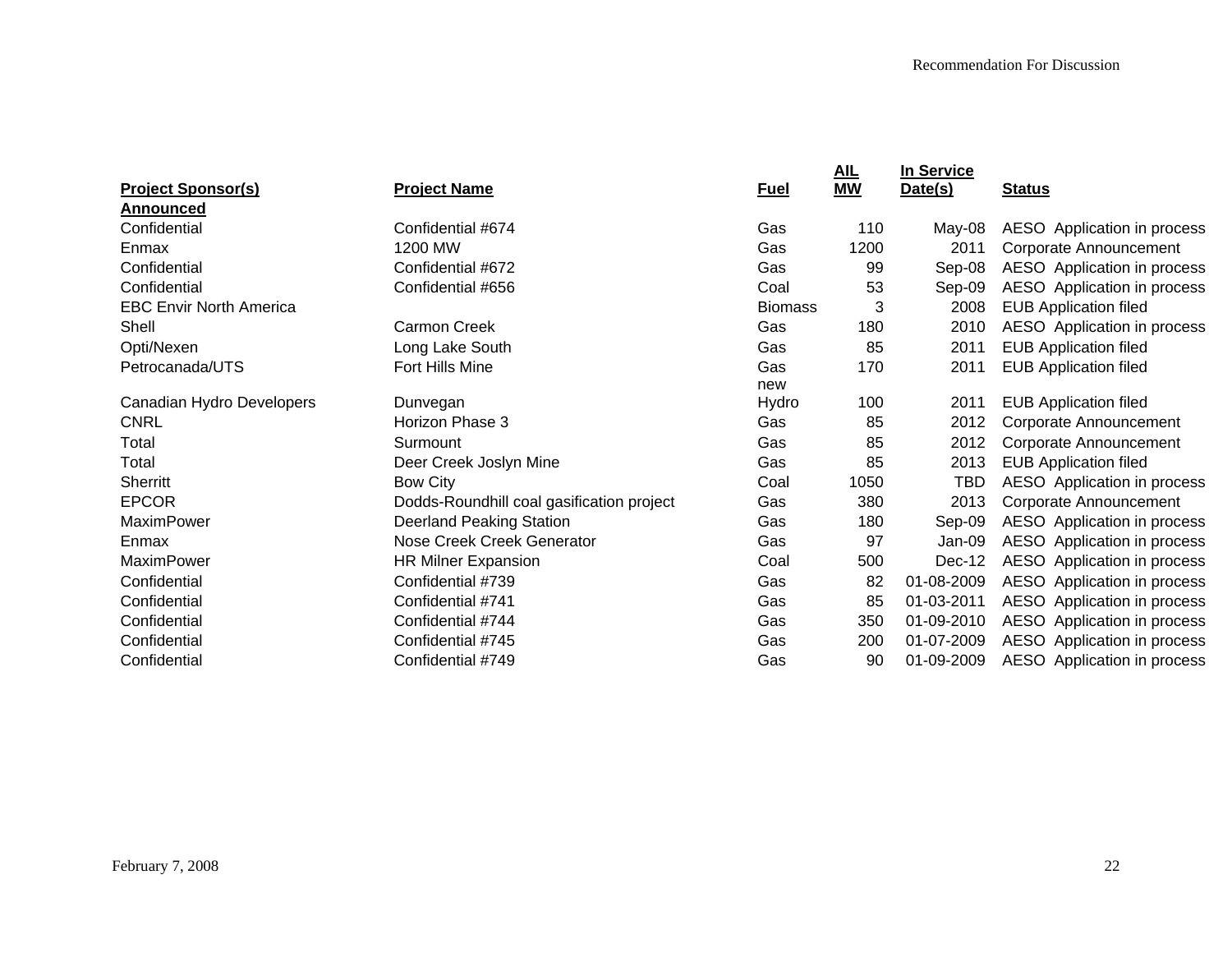|                                                  |                                   |             | AL        | <u>In</u><br>Service |                              |
|--------------------------------------------------|-----------------------------------|-------------|-----------|----------------------|------------------------------|
| <b>Project Sponsor(s)</b>                        | <b>Project Name</b>               | <b>Fuel</b> | <b>MW</b> | Date(s)              | <b>Status</b>                |
| Announced-deferred/cancelled                     |                                   |             |           |                      |                              |
| Synenco                                          | Northern Lights Mine              | Gas         | 85        | TBD                  | <b>EUB Application filed</b> |
| Synenco                                          | Northern Lights Upgrader          | Gas         | 40        | <b>TBD</b>           | <b>EUB Application filed</b> |
| Husky                                            | Sunrise                           | Gas         | 85        | 2010                 | Cogen unit cancelled         |
| Petrocanada                                      | <b>Meadow Creek</b>               | Gas         | 330       | 2013                 | Deferred                     |
| Petrocanada                                      | Hangingstone                      | Gas         | 220       | 2013                 | Deferred                     |
| <b>CNRL</b>                                      | <b>Primrose East</b>              | Gas         | 85        | <b>TBD</b>           | Cogen unit cancelled         |
| <b>EPCOR</b>                                     | Genesse 4                         | Coal        | 450       | <b>TBD</b>           |                              |
| TransAlta                                        | Keephills #4                      | Coal        | 450       | <b>TBD</b>           |                              |
| Confidential                                     | Confidential #660                 | Gas         | 80        | <b>TBD</b>           | AESO Application in process  |
| Shell                                            | Muskeg River Expansion(Jack Pine) | Gas         | 85        | <b>TBD</b>           | Deferred                     |
| Shell                                            | Muskeg River Expansion(Jack Pine) | Gas         | 160       | <b>TBD</b>           | Deferred                     |
| Petrocanada/UTS                                  | Fort Hills Upgrader               | Gas         | 415       | <b>TBD</b>           | Deferred                     |
| Petrocanada                                      | MacKay River Expansion            | Gas         | 250       | <b>TBD</b>           | Cancelled                    |
| <b>Retirements-</b><br><b>Approved/Announced</b> |                                   |             |           |                      |                              |
| <b>ATCO</b>                                      | Rainbow #1                        | Gas         | 26        | 2011                 | <b>AESO TMR contract</b>     |
|                                                  | Rainbow #2                        | Gas         | 40        | 2011                 | <b>AESO TMR contract</b>     |
|                                                  | Rainbow #3                        | Gas         | 21        | 2011                 | <b>AESO TMR contract</b>     |
| <b>ATCO</b>                                      | Battle River #3                   | Coal        | 148       | 2013                 | PPA expires                  |
|                                                  | Battle River #4                   | Coal        | 148       | 2013                 | PPA expires                  |
| TransAlta                                        | Wabumun #4                        | Coal        | 279       | 2010                 | Company Announcement         |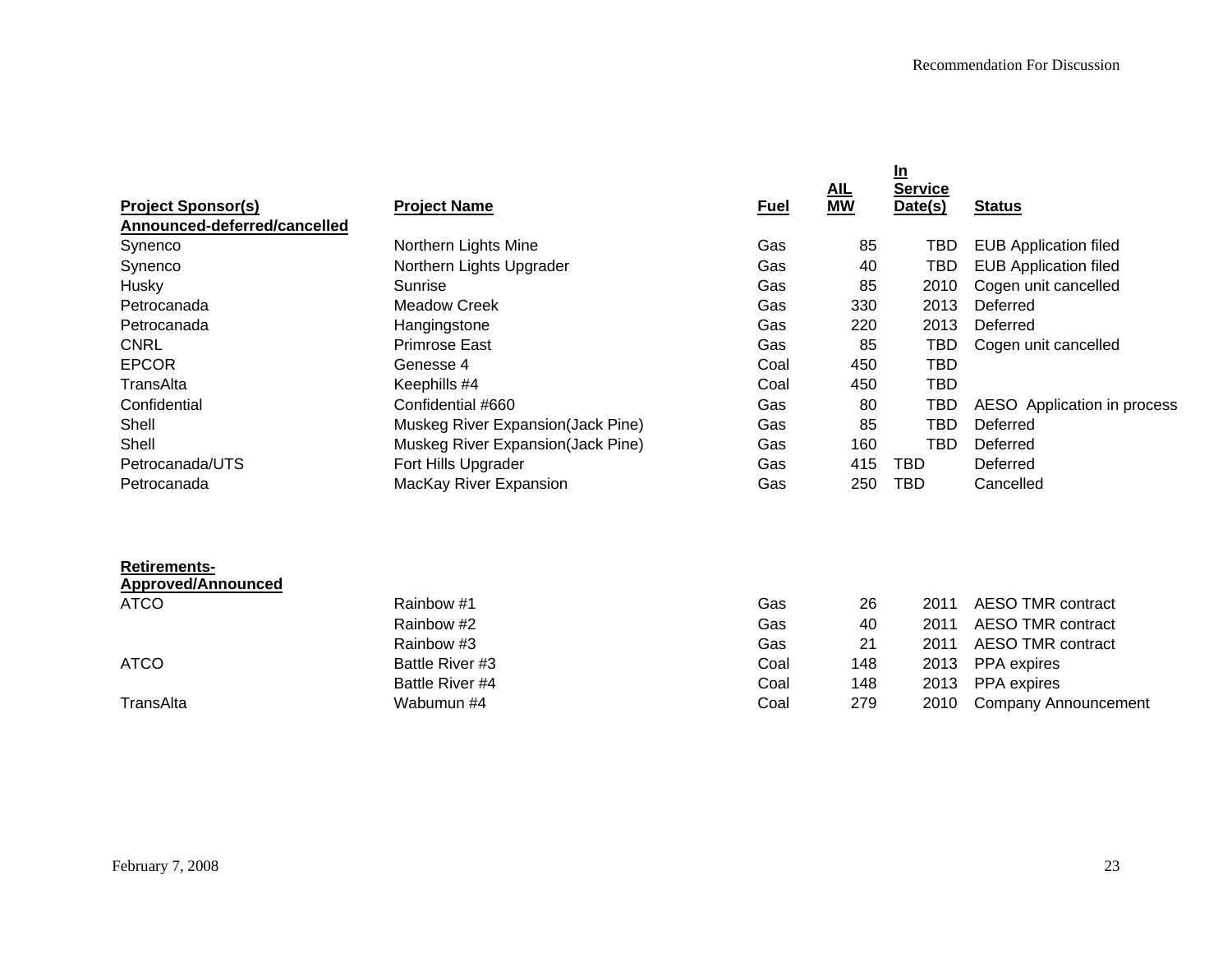#### <span id="page-23-0"></span>**1.2 Reserve Margin**

**Description:** The Reserve Margin Metric is a forecast, expressed in percentage terms, of the amount of Alberta generation capacity (at time of system peak) that is in excess of the annual peak demand<sup>[21](#page-23-0)</sup>. Several years of historical data and five years of forecast data will be reported and calculated as follows:

Reserve Margin  $\textdegree(\%) = \{\textdegree(\}$  Installed Generation Capacity – Peak Demand)/Peak Demand} \*100

Installed Generation Capacity equals the Active Construction generation information from the New Generation Status and Retirements Metric plus the currently existing installed generation capacity less the expected generation retirements.

Peak demand will be the annual peak load forecast from the most current version of the AESO's "Future Demand and Energy Requirements" document.

The Reserve Margin Metric incorporates the following adjustments:

- Onsite "behind the fence" demand and the associated onsite generation capacity required to meet that demand at the time of system peak is excluded from the calculation of AIES Reserve Margin.
- Wind capacity is excluded and hydro capacity is derated to reflect the expected capacity available at the time of system peak. Irrigation hydro is assumed to be unavailable in the winter and large hydro has been derated by 25% at that time as well.
- Intertie capacity is incorporated into the calculation to reflect the likelihood that imports will be available during a supply shortfall situation within Alberta.

For future publications, the AESO will assess the benefits of providing multiple Reserve Margin scenarios in addition to the single scenario presented herein.

**Rationale:** The Reserve Margin Metric has the benefit of being easy to understand, is fact based and can reflect the important generation constraints. A five-year forecast time horizon will provide visibility far enough into the future so that impending adequacy issues can be tracked well before they become challenging to manage. At the same time, it must be recognized that a Reserve Margin calculation is deterministic and therefore does not address several key issues such as outages and derates that would reduce capacity during system peak load.

 $\overline{a}$ 

<sup>&</sup>lt;sup>21</sup> The AESO peak load forecasting methodology is outlined in the AESO Load Forecasting document located on our website.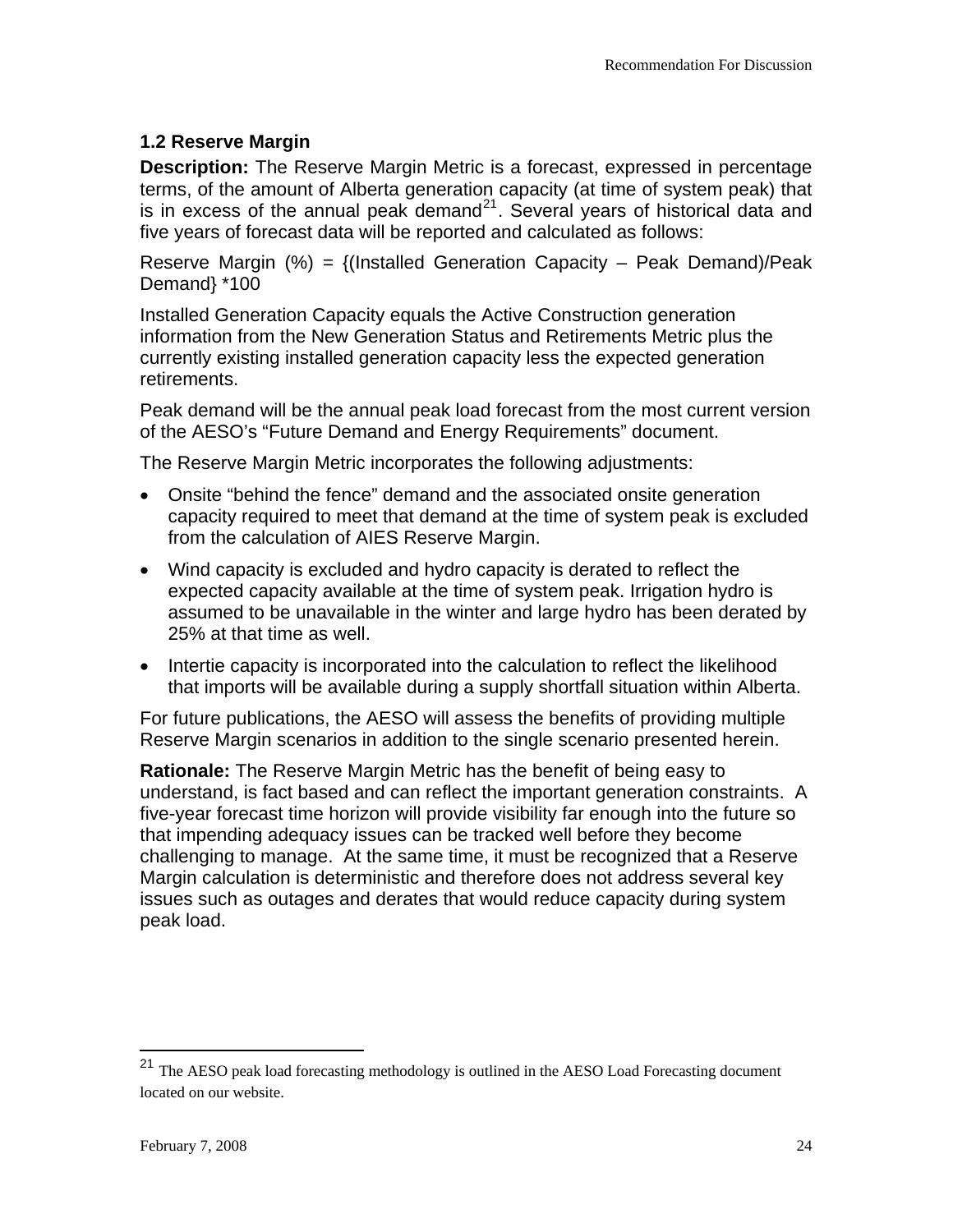#### **Results:**

The Reserve Margin information for the AIES is summarized in the following graphic:



 **Reserve Margin With and Without Interties (Alberta Grid Firm Installed & Active Capacity)**

Lower Reserve Margin levels in later years of the assessment period are not forecasts of shortages. Rather, they are an indication that approved and announced new projects need to be brought along through regulatory approval to construction at the appropriate speed. At some point, the interpretation of the graphic shifts from an evaluation of supply margin to a determination of future needs and investment opportunities.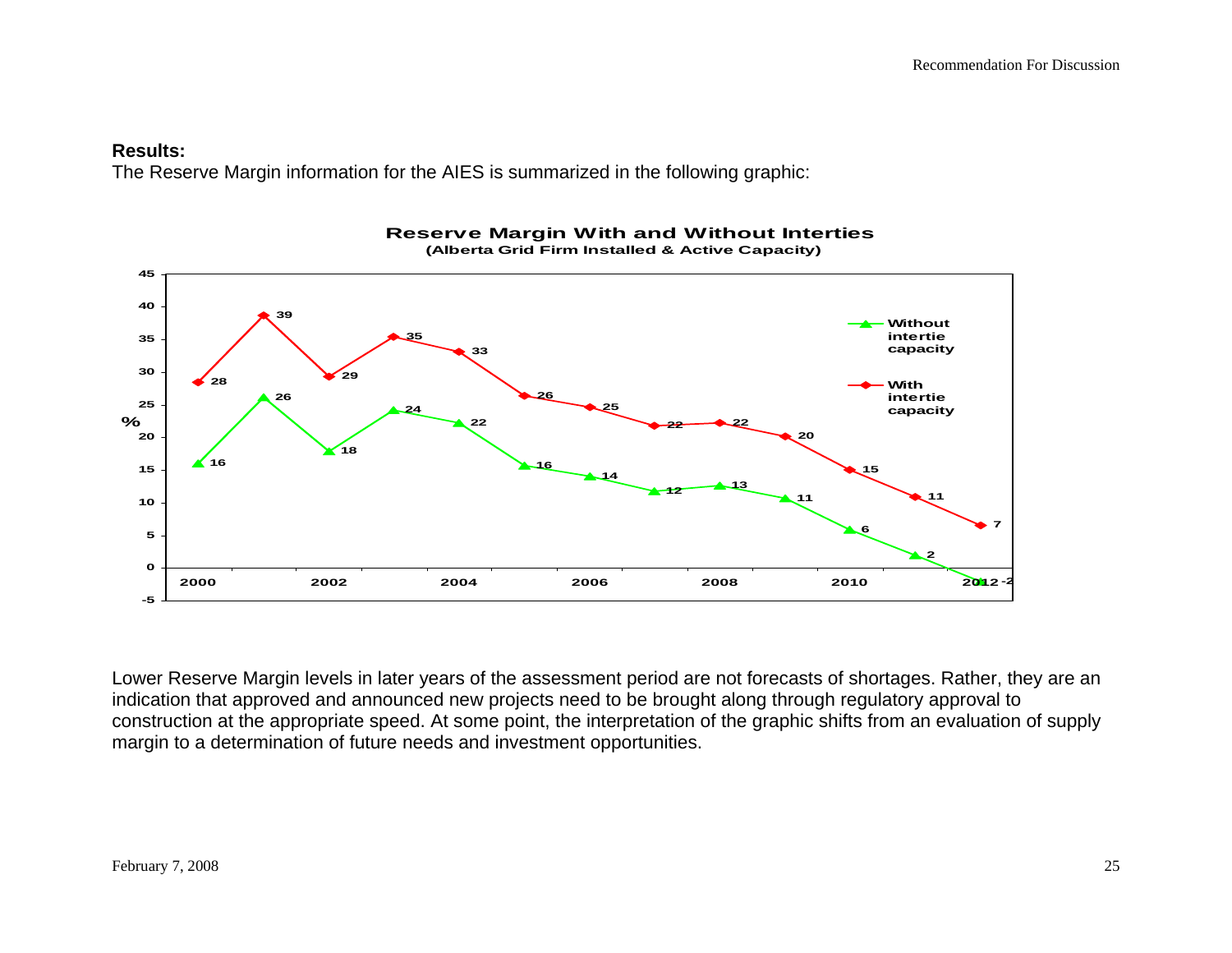#### **1.3 Supply Cushion**

**Description:** The Supply Cushion Metric provides a two-year forecast of available daily generation capacity and peak demand.

Supply Cushion (MW) = (Total Daily Supply – Estimated forced outages and derates) - Daily peak demand

Total Daily Supply incorporates the maximum capability of the generating units less daily average planned outages and derates. Outages for the generating assets are incorporated as reported by participants in their outage scheduling submissions except for hydro units. Hydro capacity is adjusted for the winter period with irrigation hydro being reduced to zero and large hydro having a constant 75% capacity rating based on historical averages. Forced outages and derates are incorporated on an average basis using an estimated historical average value of 300 MW per day. Any confidential information used in the Metric is only shown in aggregate form.

Wind capacity and interties are excluded from the Supply Cushion calculation although they are provided for reference purposes in the available supply graphic. Similarly, backup generation from the Rossdale and specific Rainbow gas fired generators are excluded from the calculation because they are not normally in the market but are available under contract as backup generation under certain system conditions.

A deficiency of supply to demand may indicate a reliance on imports to balance demand. The Metric illustrates the number, duration and magnitude of the forecast supply deficiencies.

**Rationale:** The Supply Cushion Metric provides visibility of the system's ability to meet the peak load on a daily basis. Although this Metric includes average forced outage rates and a single peak load estimate, it will be possible to envision, for example, the impact of one more forced outages and a higher than anticipated peak demand. This Metric will also show how much and how often Alberta load could be relying on imports. The Supply Cushion Metric expands upon the Reserve Margin Metric by including a "reserve margin" view on a daily basis, as opposed to an annual basis, while also accounting for expected outages. The Supply Cushion Metric identifies the specific days that may cause a concern, and it should be relatively easy and intuitive to understand.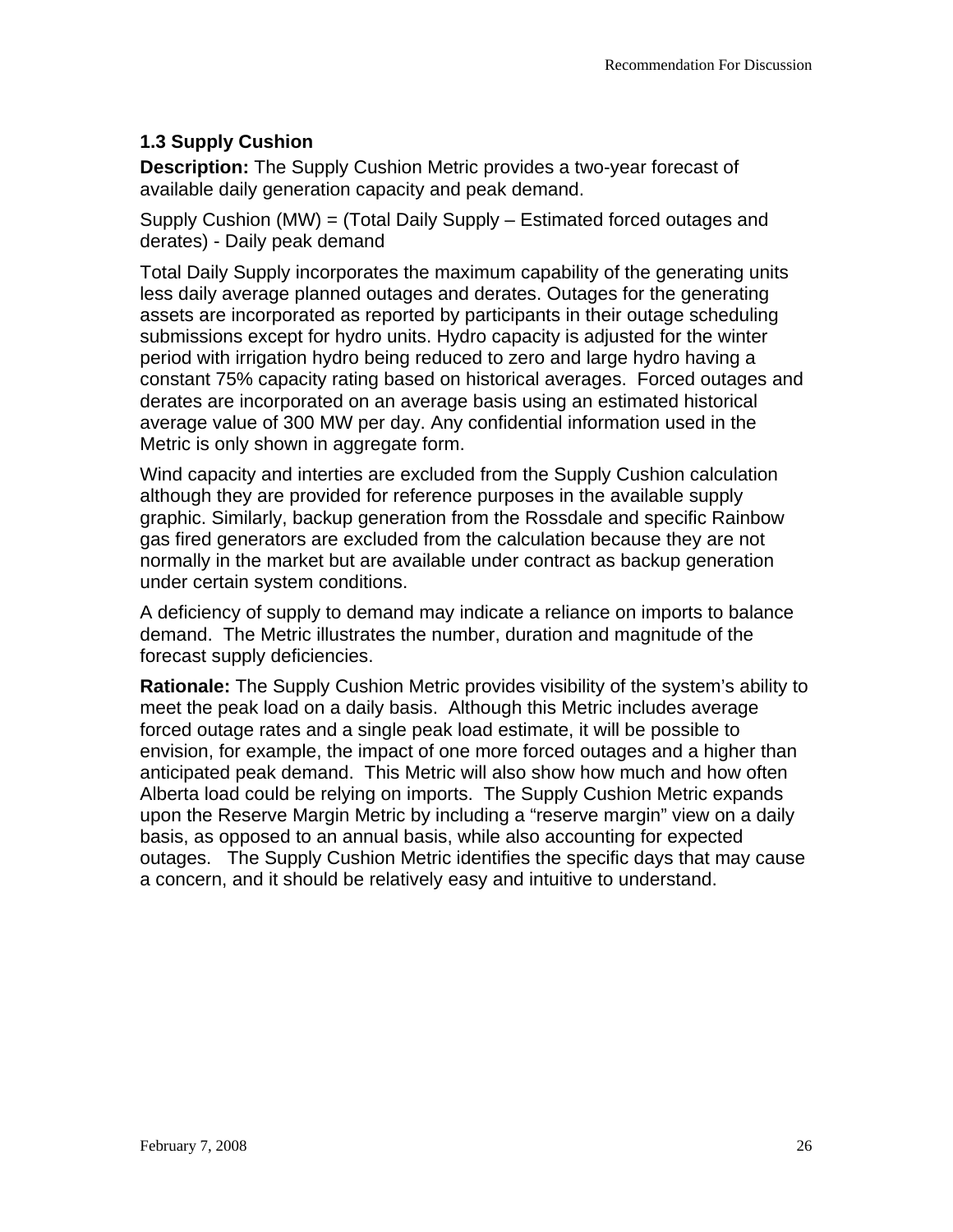

# **AIES Daily Peak Demand and Available Supply Including Interties**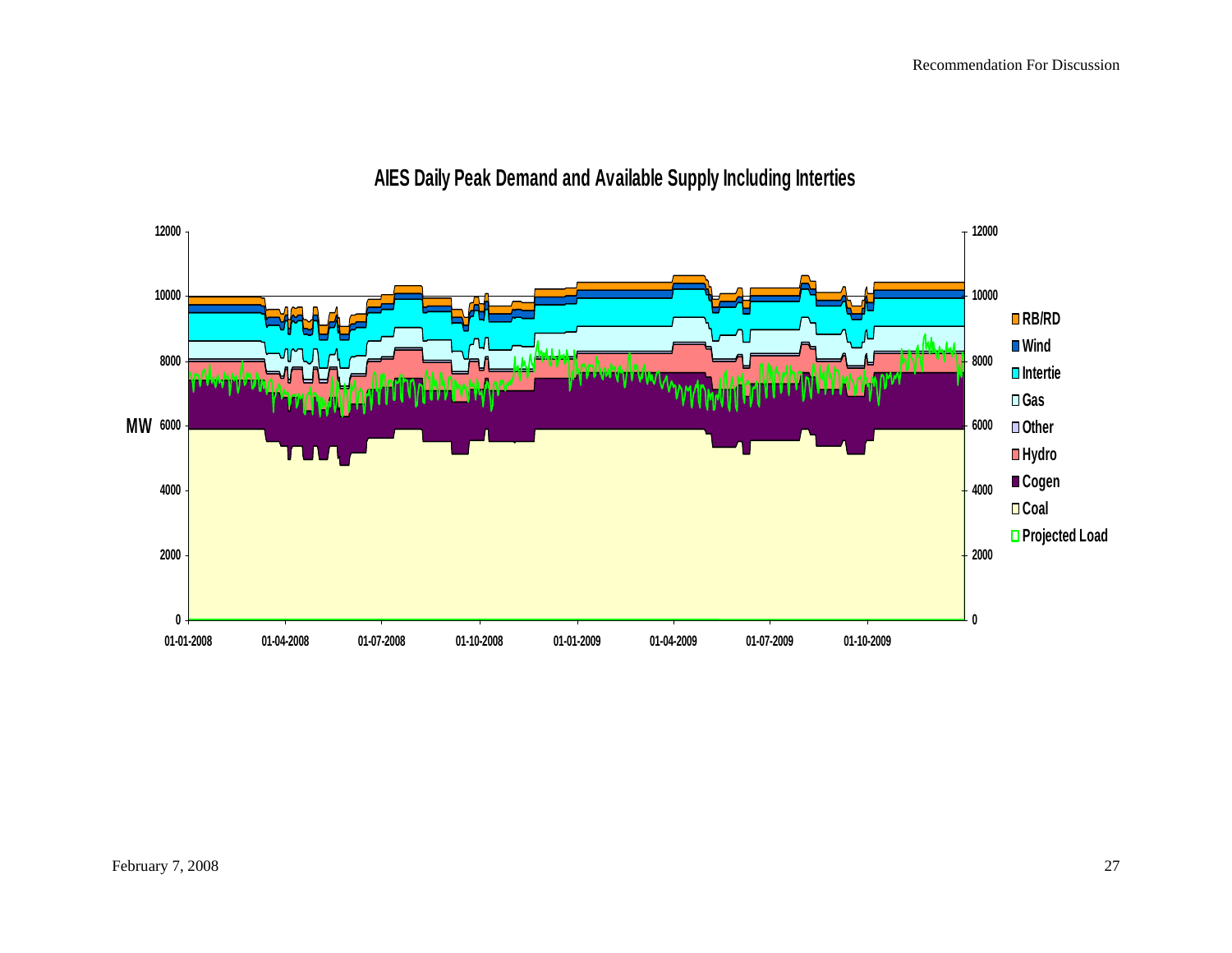

## **AIES Daily Supply Cushion**

The Daily Peak Demand and Available Supply shown above is a companion graph shown with the Supply Cushion Metric as it provides a view of all capacity including wind and backup generation which are not in the Supply Cushion calculation. The companion graph enables participants to visually add or subtract supply or outage components to reflect their own supply assessments.

The Supply Cushion Metric graph illustrates that for most days there is adequate supply (500 MW or more) and there are tight periods in the winter of 2008 and 2009 where on some days a supply shortfall is calculated. During those tight periods, actual outage levels on high demand days will be important and may be less than the average 300 MW forced outage level used in the calculation.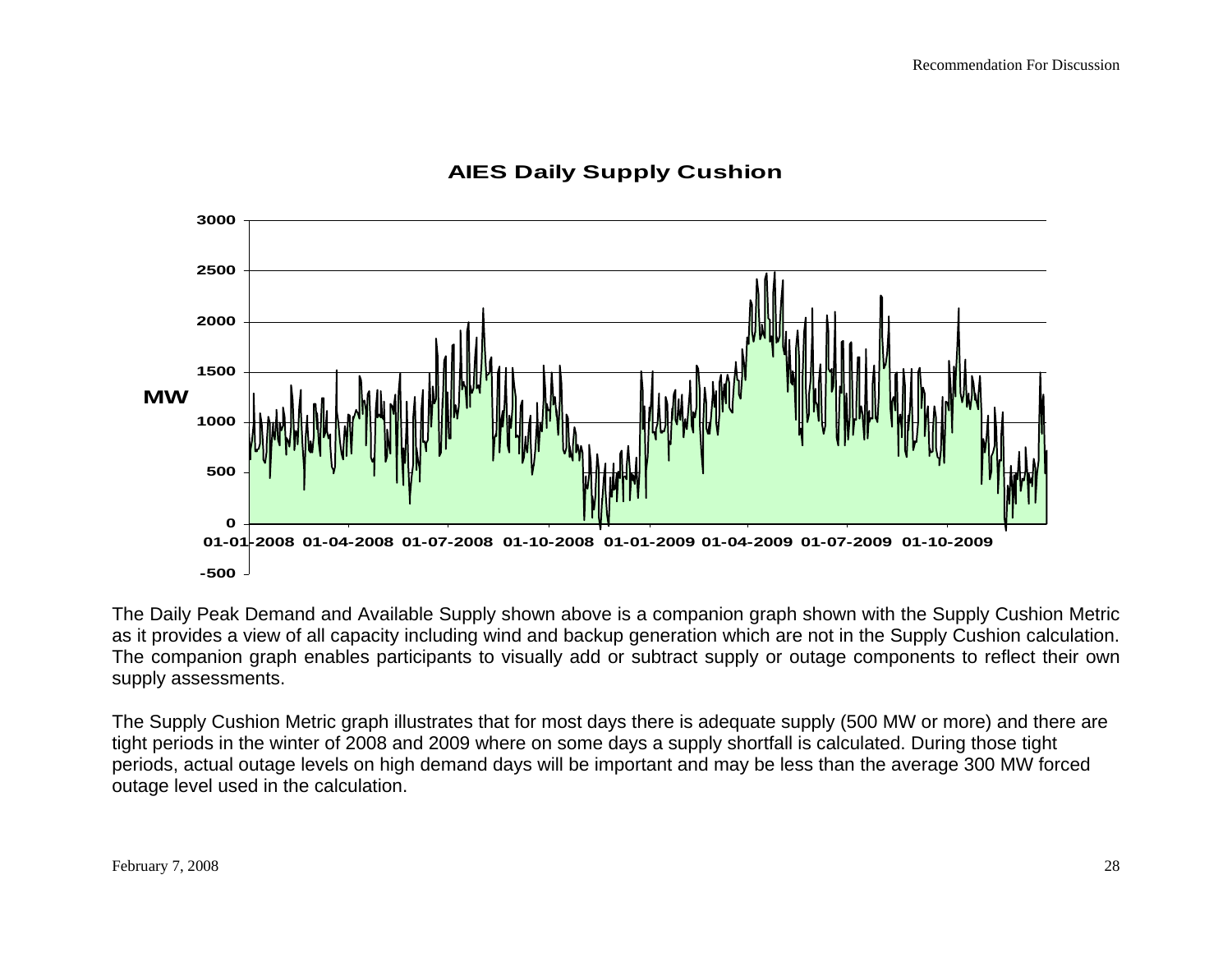## **1.4 Two Year Probability of Supply Adequacy Shortfall (2YRPSAS)**

**Description:** The 2YRPSAS model is designed to track supply shortfalls measuring the hours when electricity demand exceeds supply in each two year period and storing the supply shortfall data from approximately one thousand two year period trial runs. The AESO has chosen to publish the supply shortfall data from the model in three formats as described below:

**Shortfall Count:** The total number of supply shortfall hours in each two year period. Shortfall Count measures the frequency of the problem.

**Worst Shortfall Hour:** The largest megawatt supply shortfall hour in each two year period. Worst Shortfall Hour measures the greatest magnitude of the problem.

**Total Energy Shortfall:** The cumulative megawatt hours of supply shortfall over the entire two year period. Total Energy Shortfall measures the cumulative magnitude of the problem incorporating the frequency, magnitude and duration of the problem.

The Metric is calculated using the following inputs on a deterministic basis:

- AIES hourly load forecast
- Forecast maximum capability of generation assets, including existing units, retirements, and Active Construction units expected in the two year period.
- Planned outages
- Intertie capacity

The Metric also uses a distribution of outcomes for the following inputs:

- Intermittent or energy limited resources (such as wind and hydro power)
- Cogeneration asset's net to grid production
- Forced coal outages

For simplicity and ease of interpretation, the Metric does not incorporate the potential impact of demand response or the potential demand reduction from the curtailment of DOS load.

The model that calculates this Metric looks two years forward on an hourly basis. The model outputs reflect conditions over the entire two year period; however, it is able to examine individual months, seasons or years if more detailed analysis is required or appropriate. In comparison to the Supply Cushion Metric, the 2YRPSAS provides the probability of a supply shortfall over a defined time frame. It is not intended to focus on individual days or hours.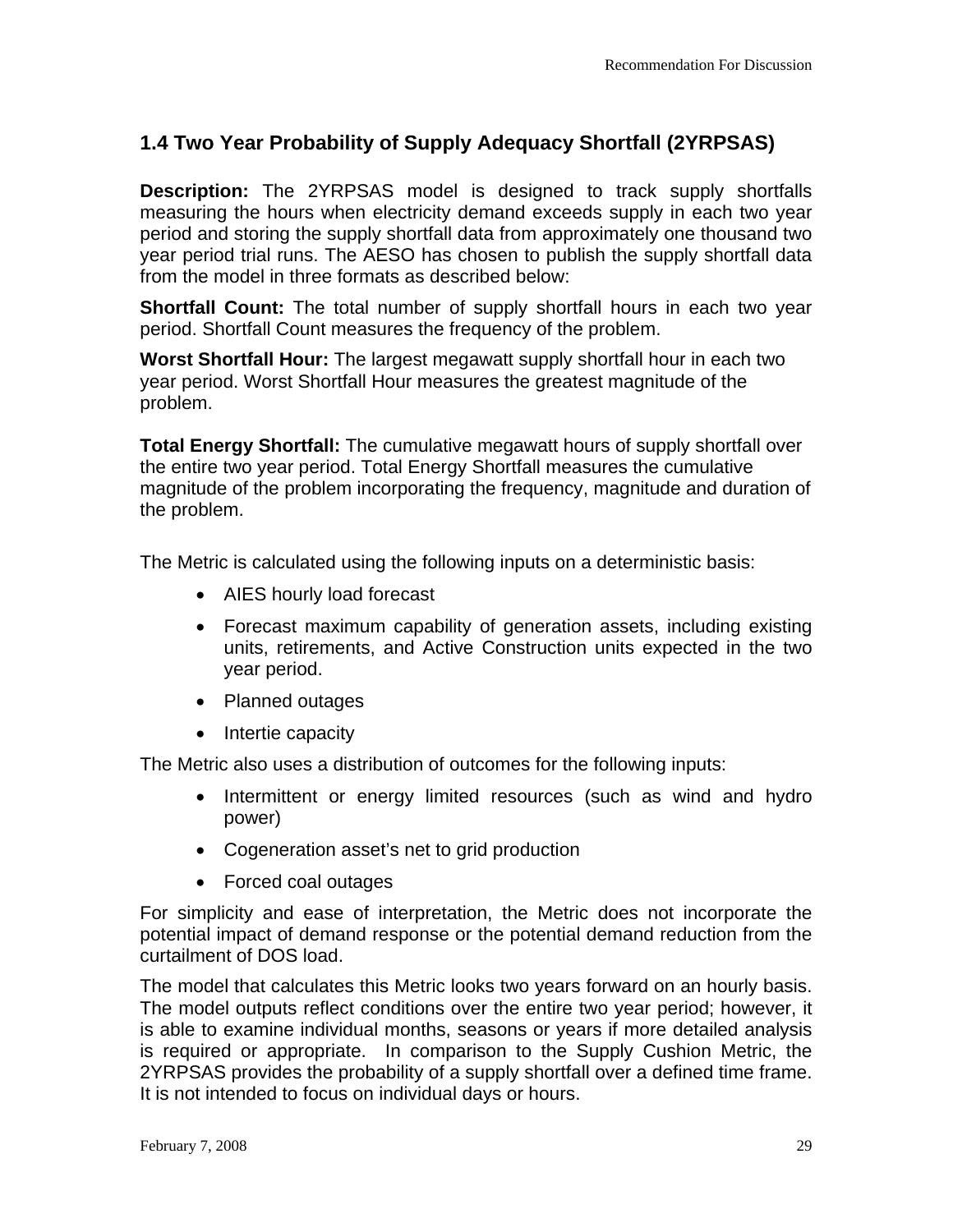**Rationale:** This Metric takes the Supply Cushion Metric one step further to include the dynamic impacts of changes in cogeneration output, forced coal outages, and the intermittent nature of wind power. This Metric will take into consideration instances when there are lower behind the fence loads at cogeneration sites, above average forced coal outages and/or the wind power is at maximum capacity. Such normal market occurrences are not easily reflected in the single point of time estimates used in the Reserve Margin and Supply Cushion Metrics.

This Metric provides the most inclusive indicator of an impending supply shortfall over the subsequent two-year period and the AESO is proposing to define a threshold based on this specific Metric which, if breached, may result in the procurement of Threshold Actions.

Given the significance of the results coming from this Metric, the AESO has undertaken extensive consultation with a representative industry workgroup to review the model and input assumptions and verify the model results against other models and historical experience.

The model inputs are primarily derived from information generally available to the public. The AESO does expect to make ongoing improvements to the model as it gains experience with it and intends to implement a process for changing the model methodology or input assumptions that would involve stakeholder consultation.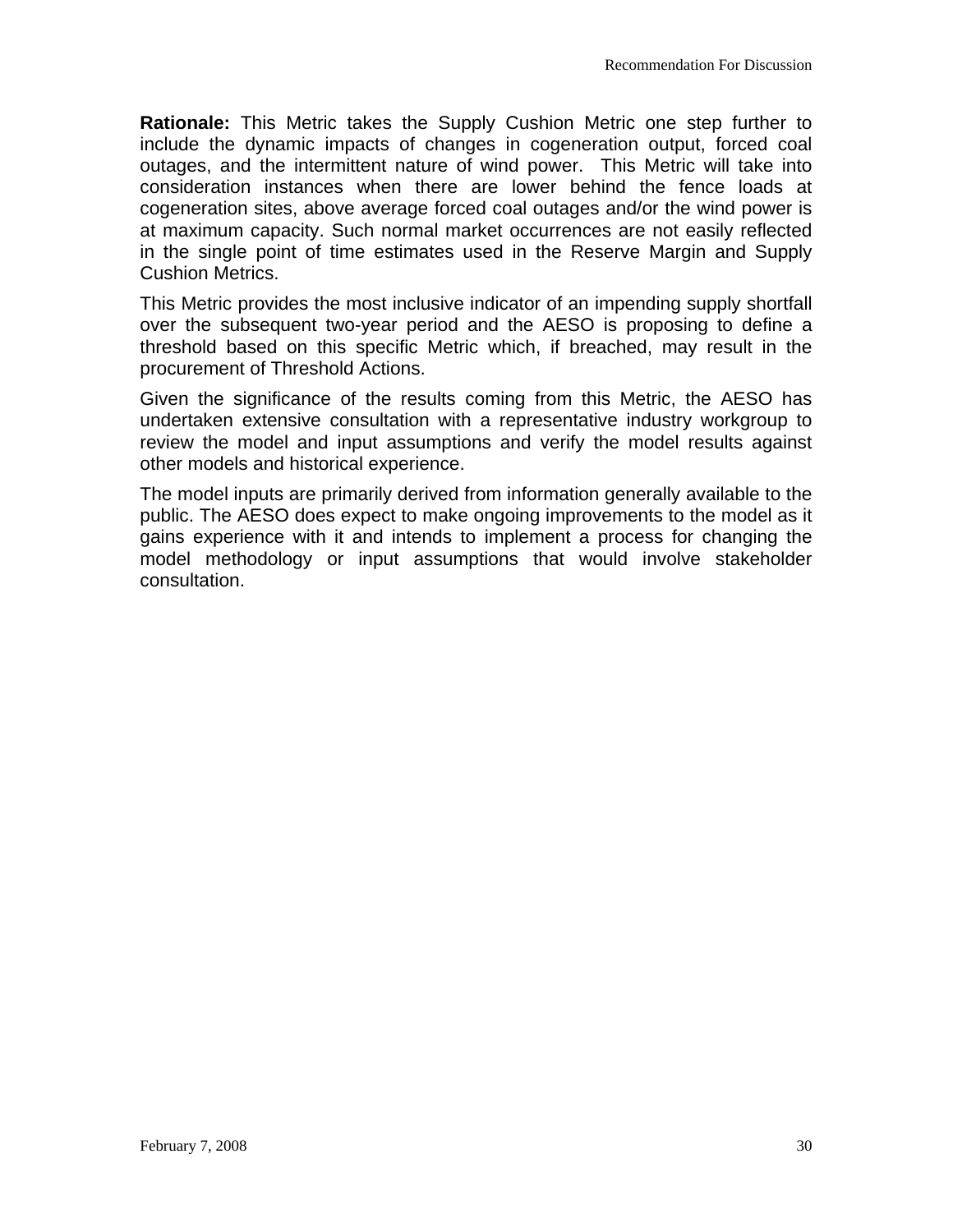#### **Results:**



The 2YRPSAS Metric output is summarized in the following three graphics:

The Total Energy Shortfall Metric above indicates that of the 734 trials run over 82% had an Total Energy Shortfall less than 1600 MWh and that the expected value for the time period is 937 MWh which is below the 1600 MWh proposed Threshold level. Each bar on the graph depicts the frequency or probability of a specific Total Energy Shortfall level. For example, approximately 30 runs or 4% of the runs had a Total Energy Shortfall level of 1000 MWh.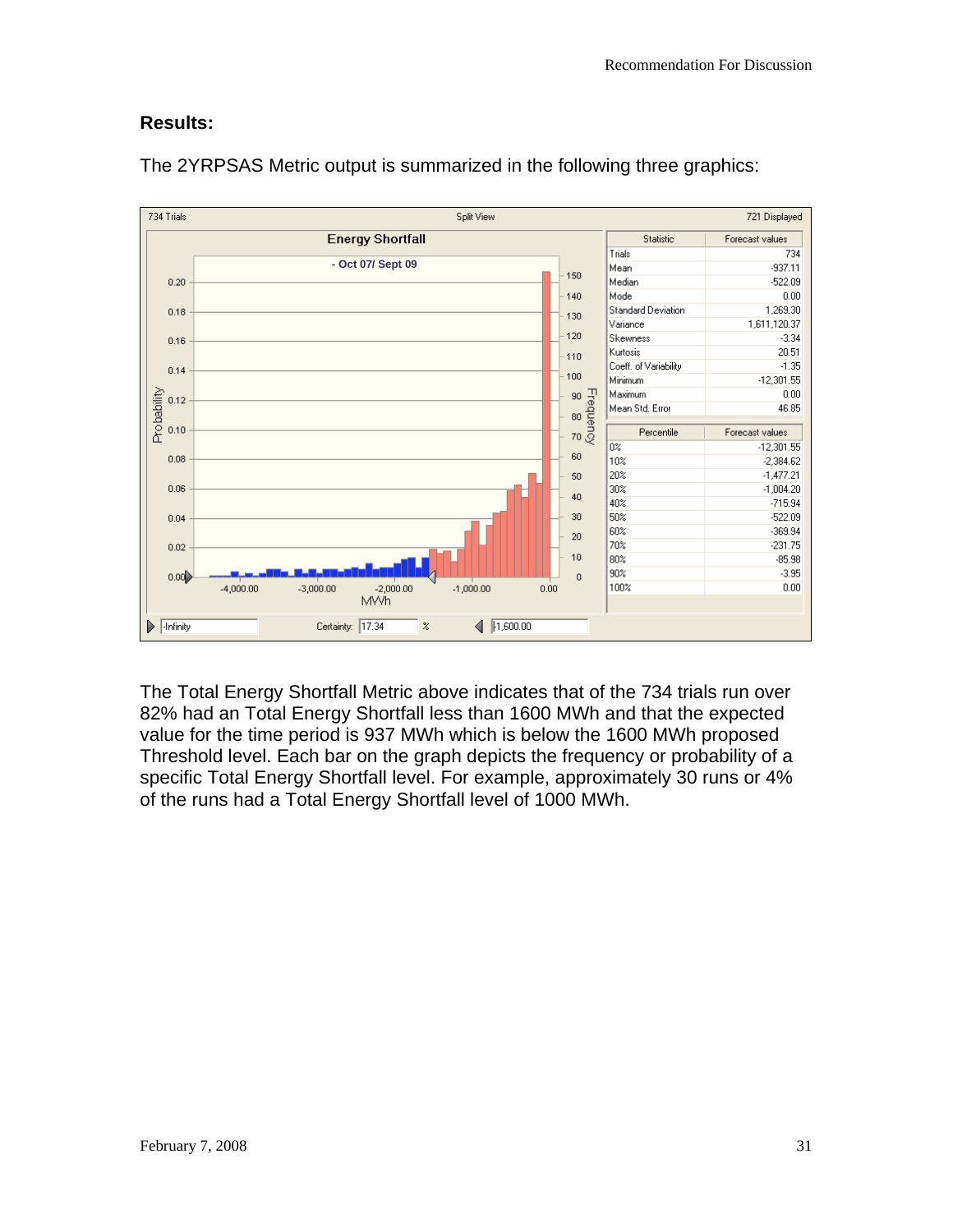

The Shortfall Count Metric above indicates that in the 734 trial runs almost all runs had nine or less hours of supply shortfall and the expected value during the forecast period was six hours of supply shortfall. Each bar on the graph depicts the frequency or probability of a specific Shortfall Count level. For example, approximately 38 runs or 5% of the runs had a Shortfall Count of exactly nine hours.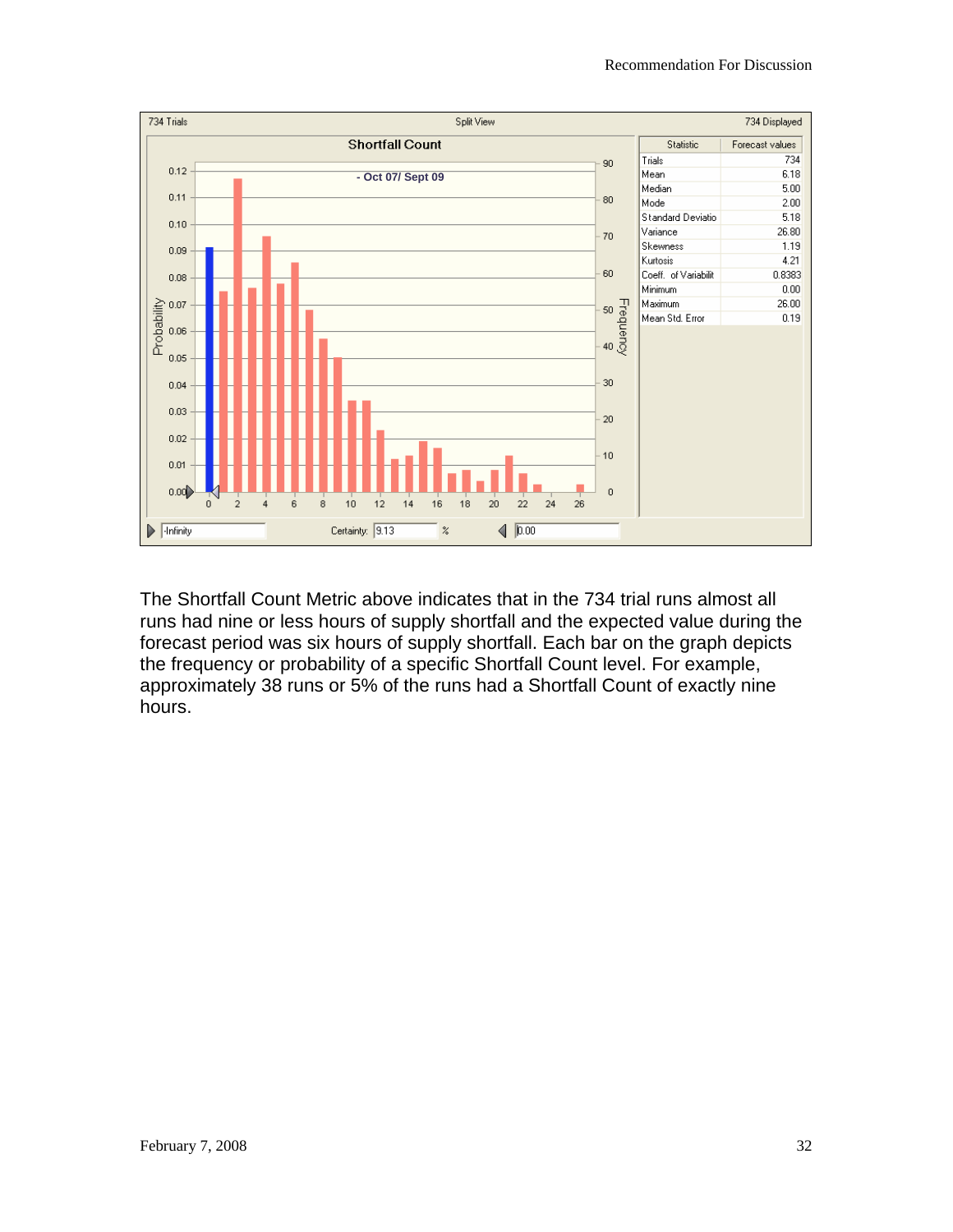

The Worst Shortfall Hour Metric above indicates that while over 90% of the 734 trial runs had a supply shortfall hour, most supply shortfall hours were less than 500 MW in size and the expected value of the Worst Shortfall Hour during the period was 230 MW. The Metric is useful in that it provides an indication of the required MW size of Threshold Action procurement program that may be needed if conditions deteriorate beyond the Threshold level.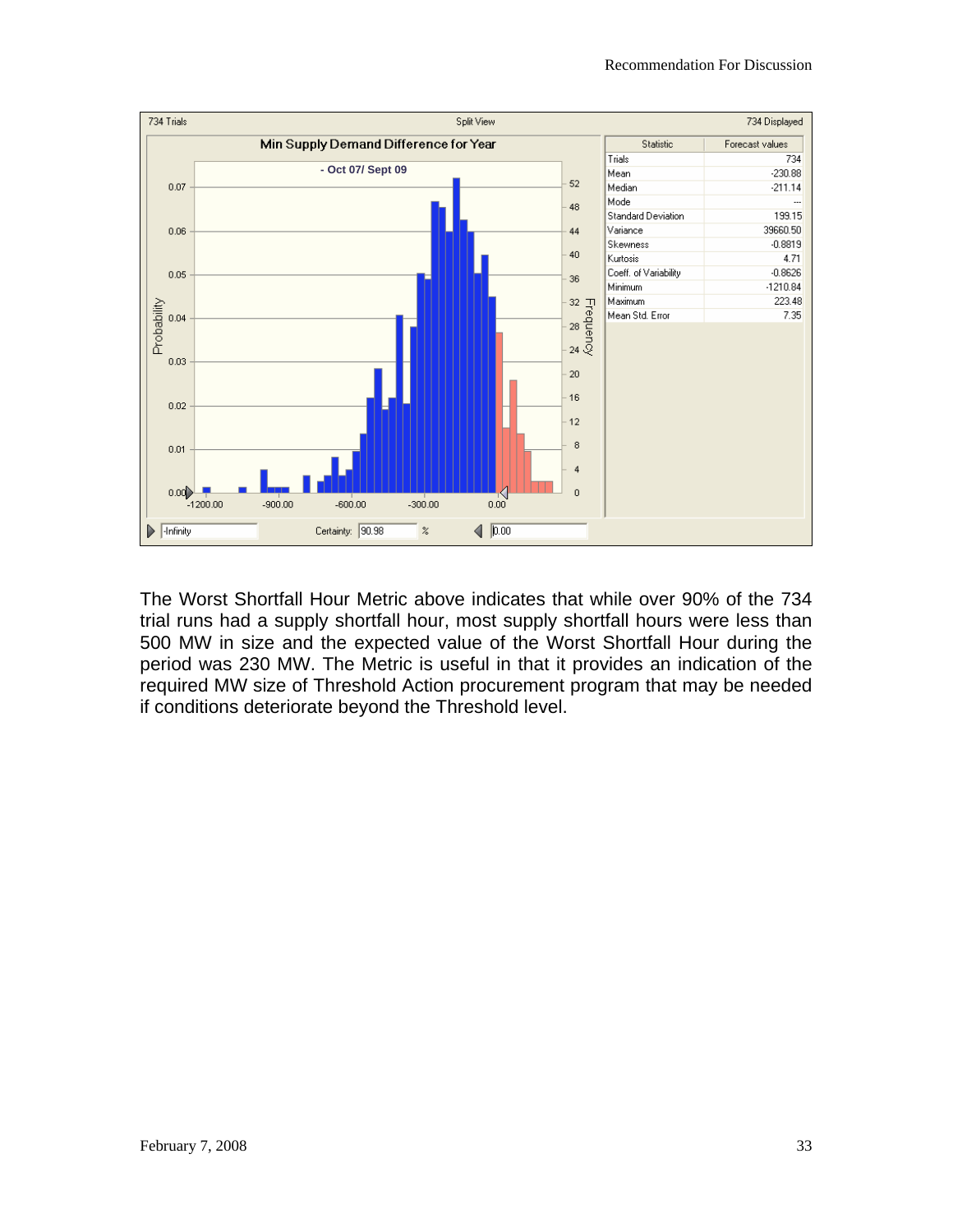#### **1.5 Generation Investment Signposts**

**Description:** The Generation Investment Signpost Metric may be more appropriately termed a comparison. It shows, in a graph, the forecast trends of the following items:

- Reserve Margin
- Forward electricity prices (obtained from an independent broker)
- Forward natural gas prices (obtained from an independent exchange or broker)
- Levelized cost of new coal and gas-fired generation in \$/MWh. (published by the AESO ) Levelized cost estimates reflect the future discounted average cost of generation over the life of the asset and include installed capital costs, load factors, fuel cost, operating life, non-fuel operating and maintenance costs, and financing assumptions

**Rationale:** The Generation Investment Signpost Metric is intended to identify any general inconsistencies between the need for new generation (Reserve Margin), forward electricity and natural gas prices relative to the cost to build new coal and gas fired generation (levelized cost of new generation plant). The Metric would be used as part of the suite of Metrics to create a view of the overall state of generation supply adequacy in Alberta. By publishing this Metric, the AESO will be providing clarity and transparency regarding the information it is using to assess market conditions after the Threshold is breached.

The Metric is intended to be a useful indicator of market trends and not a forecast of generation investment economics. Care must be taken when interpreting the results because the forecast time horizon is five years and investment decisions are typically based on 30 years or more. The first few years of a plant's life are important but represent only part of the overall investment decision for a potential generation owner. Furthermore, different generation units have different price requirements depending on the optimum time of operation and a simple comparison to annual electricity price can be misleading.

Even with the limitations noted above, the Metric will be useful in highlighting relative trends in the key investment indicators of future electricity price, fuel cost and construction cost. Issues that are identified and not fully explainable from an initial analysis may be highlighted for further independent analysis, if needed.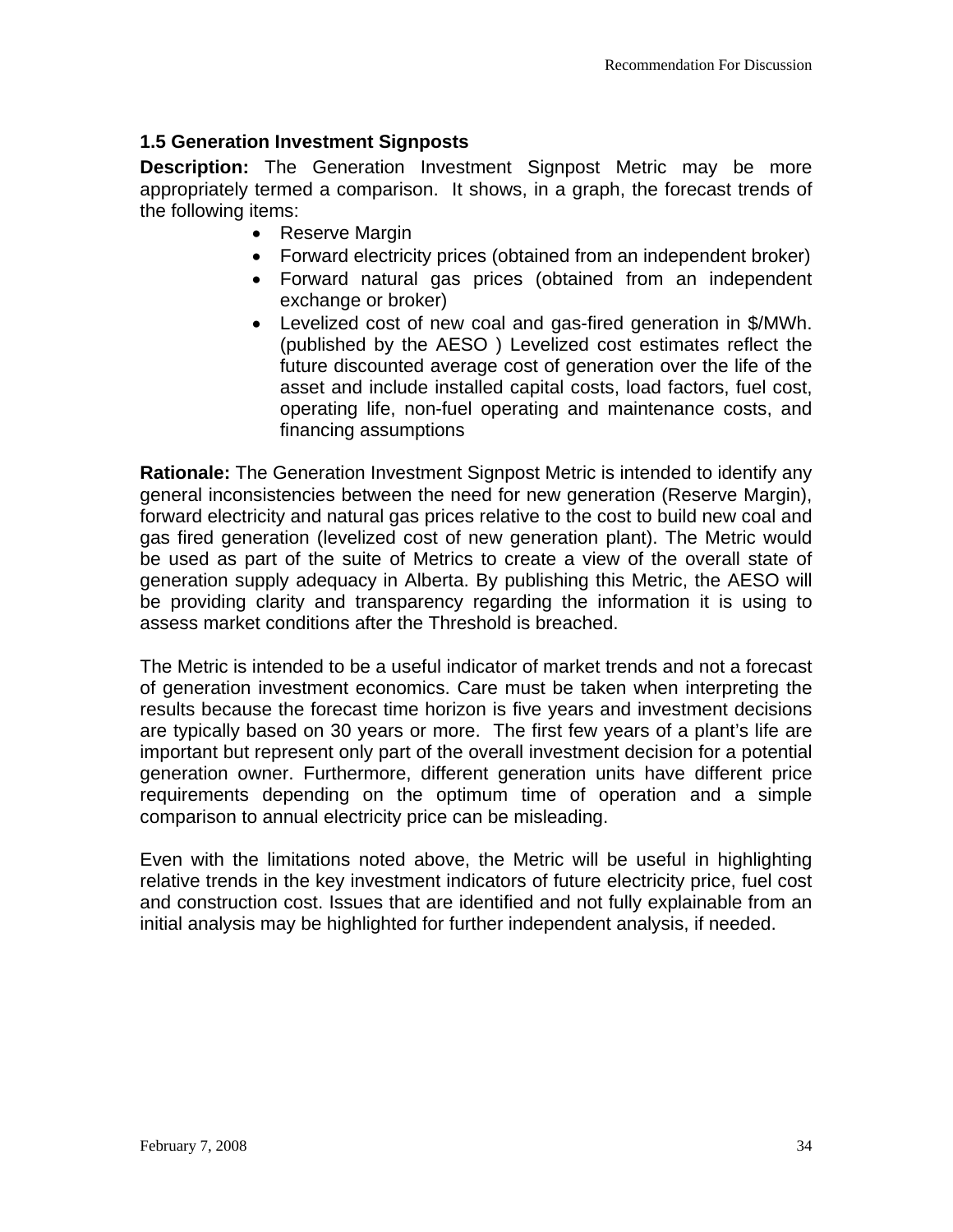#### **Results:**

The Generation Investment Signposts Metric is summarized in the following graphic:



#### **Forward Energy Prices, Reserve Margin and Generation Economics**

The Generation Signposts Metric above indicates that there is some consistency in the market signals between the need for new capacity (as illustrated by the decline in the reserve margin over time) and forward energy prices and generation costs (forward electricity and natural gas prices appear to be aligned and near the levelized cost level under which new generation may be incented to proceed). The Generation Signposts Metric is not meant predict generation economics but rather serve as a warning mechanism if there is misalignment in the market signals suggesting a need to investigate further.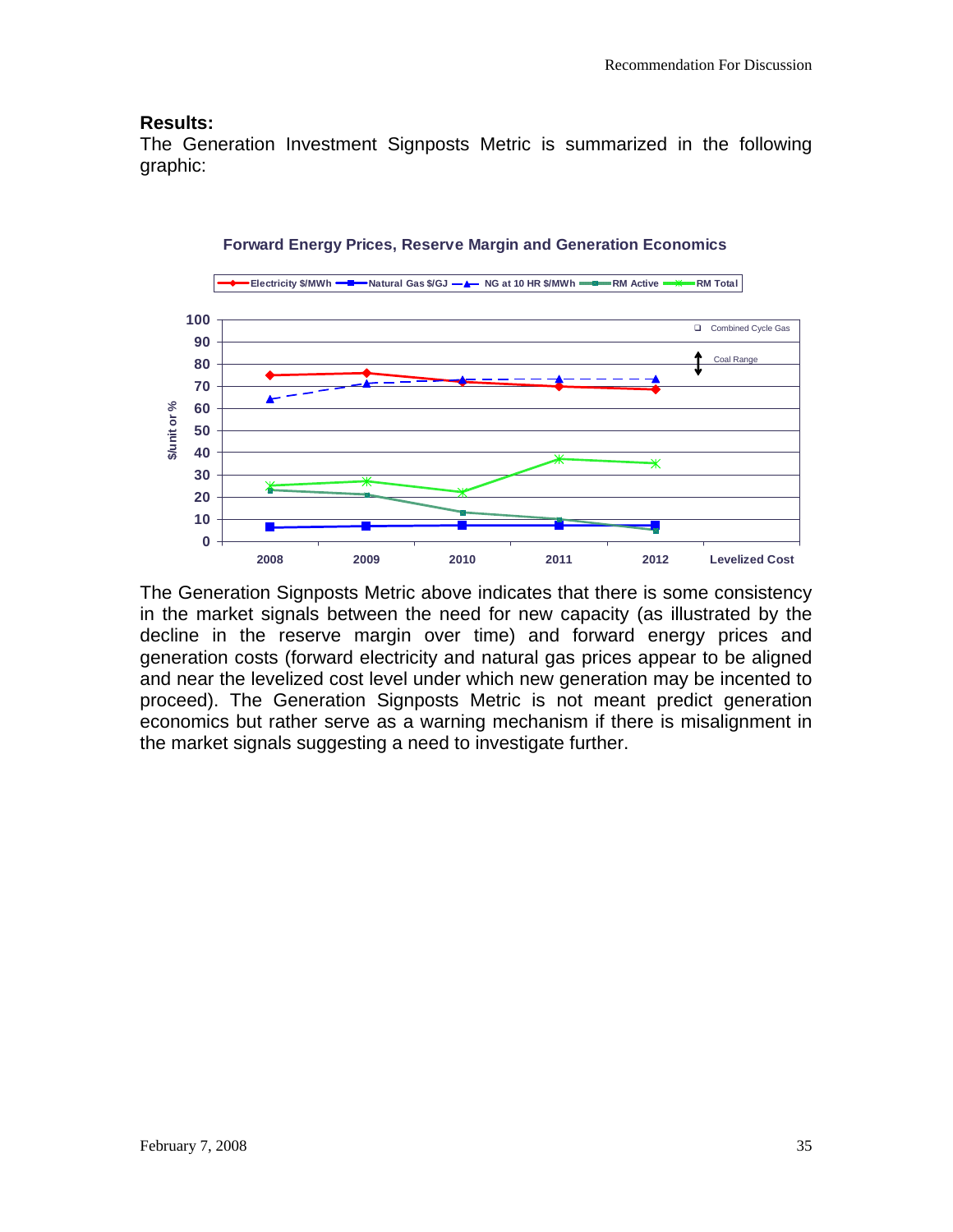## **1.6 Contribution to Costs of Notional Gas-fired Peaking Unit**

**Description:** The Contribution to Costs of Notional Gas-Fired Peaking Unit Metric utilizes historical electricity and natural gas prices together with an assumed peaking unit heat rate to estimate the positive contribution to the nonfuel costs that a new gas-fired peaking unit could theoretically have received over the past several years. The Metric measures the positive contribution on a per MW basis and displays the results on a cumulative annual historical basis. It is neither a forecast nor a depiction of actual peaking unit revenues. The Metric does, however, provide insights into historical market trends relevant to the operation of peaking units.

The Metric can also be considered a rough investment indicator, although there are some significant limitations in that regard. The most important limitation is that the Metric is historical and investment decisions are primarily based on anticipated future conditions. Nevertheless, understanding how a peaking unit may have competed in the past can provide insights into its participation in the future. Another limitation of the calculation stems from the fact the introduction of a new peaking unit into the market will, in and of itself, lower pool price realizations and therefore the Metric will tend to overestimate the potential contributions. Due to the complexity of the calculation, this second order impact has not been included in the Metric. Despite the limitations mentioned, the Metric does provide an opportunity to compare the capital and non-fuel operating costs of a new unit to the contribution to those costs that unit could have received in each of the last several years.

**Rationale:** This Metric can be used in conjunction with other Metrics and market signals to create a more complete and consistent interpretation of market fundamentals. Changes in the Metric over time may also help assess the impact of any actual market design changes on the fidelity of the pool price. The Metric would be used as part of the suite of Metrics to create a view of the overall state of generation supply adequacy in Alberta. By publishing this Metric, the AESO will be providing clarity and transparency regarding the information it is using to assess market conditions after the Threshold is breached.